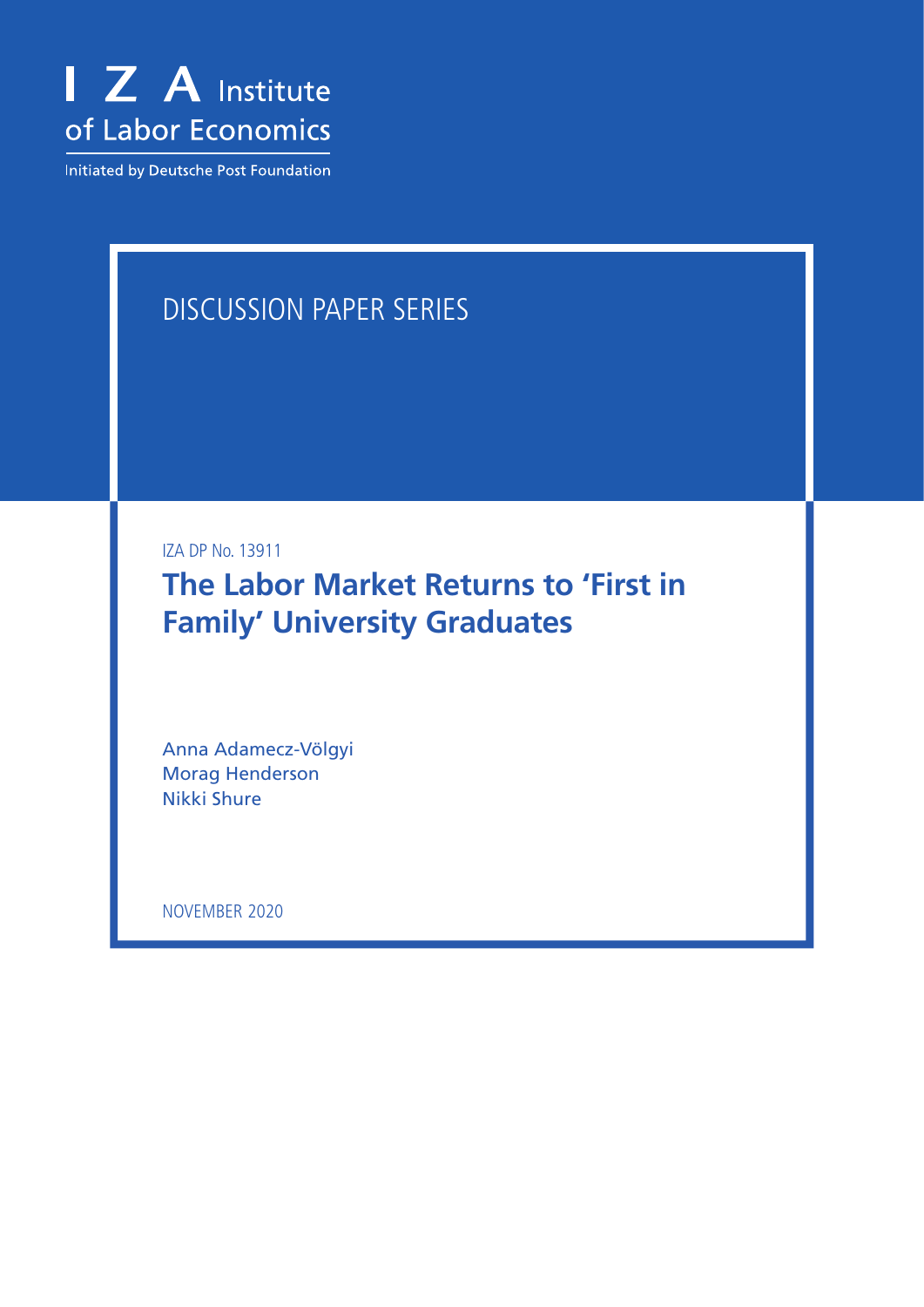

Initiated by Deutsche Post Foundation

## DISCUSSION PAPER SERIES

IZA DP No. 13911

## **The Labor Market Returns to 'First in Family' University Graduates**

#### **Anna Adamecz-Völgyi** *University College London and CERSHAS*

**Morag Henderson** *University College London*

**Nikki Shure** *University College London and IZA*

NOVEMBER 2020

Any opinions expressed in this paper are those of the author(s) and not those of IZA. Research published in this series may include views on policy, but IZA takes no institutional policy positions. The IZA research network is committed to the IZA Guiding Principles of Research Integrity.

The IZA Institute of Labor Economics is an independent economic research institute that conducts research in labor economics and offers evidence-based policy advice on labor market issues. Supported by the Deutsche Post Foundation, IZA runs the world's largest network of economists, whose research aims to provide answers to the global labor market challenges of our time. Our key objective is to build bridges between academic research, policymakers and society.

IZA Discussion Papers often represent preliminary work and are circulated to encourage discussion. Citation of such a paper should account for its provisional character. A revised version may be available directly from the author.

ISSN: 2365-9793

**IZA – Institute of Labor Economics**

| Schaumburg-Lippe-Straße 5-9 | Phone: +49-228-3894-0       |             |
|-----------------------------|-----------------------------|-------------|
| 53113 Bonn, Germany         | Email: publications@iza.org | www.iza.org |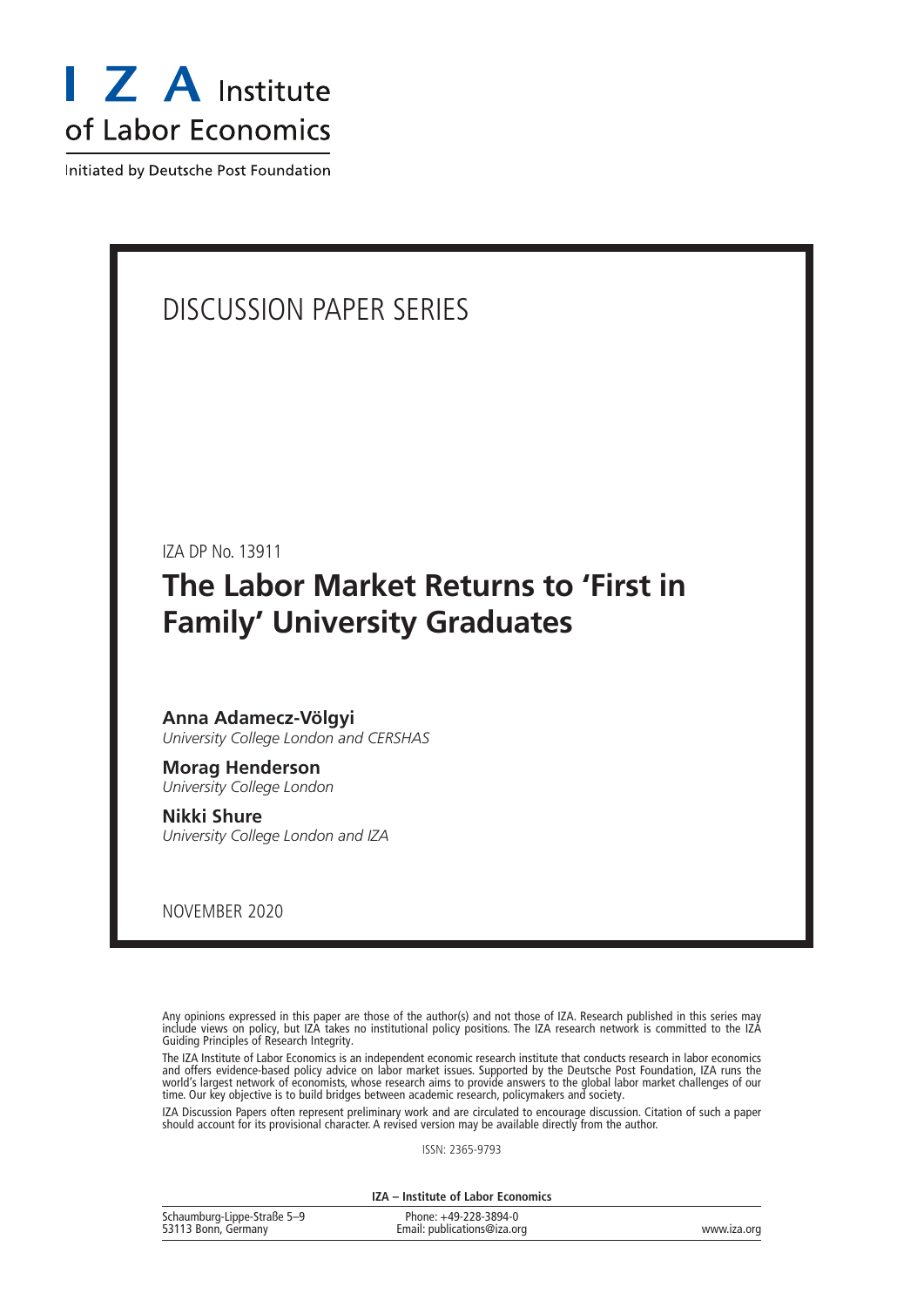## ABSTRACT

## **The Labor Market Returns to 'First in Family' University Graduates\***

We exploit linked survey-administrative data from England to examine how first in family (FiF) graduates (those whose parents do not have university degrees) fare on the labor market. We find that among graduate women, FiF graduates earn 8.3% less on average than graduate women whose parents have a university degree. For men, we find no such difference. A decomposition of the difference between FiF and non-FiF graduate women reveals that prior academic attainment, whether they attended an 'elite' institution, and whether they needed their degree for their job fully explains this gap. We also estimate returns to graduation for potential FiF and non-FiF young people. We find that although the wage returns to graduation are higher among FiF women compared to women who match their parents with a degree, the negative effects of coming from a lower educated family are so large that they counteract the high returns of graduation.

| <b>JEL Classification:</b> | <u>124, 126, J24</u>                                                                                                                          |
|----------------------------|-----------------------------------------------------------------------------------------------------------------------------------------------|
| Keywords:                  | socioeconomic gaps, intergenerational educational mobility,<br>higher education, entropy balancing, labor market returns,<br>gender economics |

#### **Corresponding author:**

Nikki Shure Department of Social Science UCL Institute of Education University College London 20 Bedford Way London WC1H 0AL United Kingdom E-mail: nikki.shure@ucl.ac.uk

<sup>\*</sup> The Nuffield Foundation is an endowed charitable trust that aims to improve social wellbeing in the widest sense. It funds research and innovation in education and social policy and also works to build capacity in education, science and social science research. The Nuffield Foundation has funded this project (grant number EDO/43570), but the views expressed are those of the authors and not necessarily those of the Foundation. More information is available at www.nuffieldfoundation.org. We thank Alex Bryson, John Jerrim, Zoltán Hermann, and seminar and conference participants at the Centre for Longitudinal Studies, DZHW, RWI, Ifo Institute, Institute of Economics CERS, the Hungarian Society of Economics and EALE-SOLE-AASLE.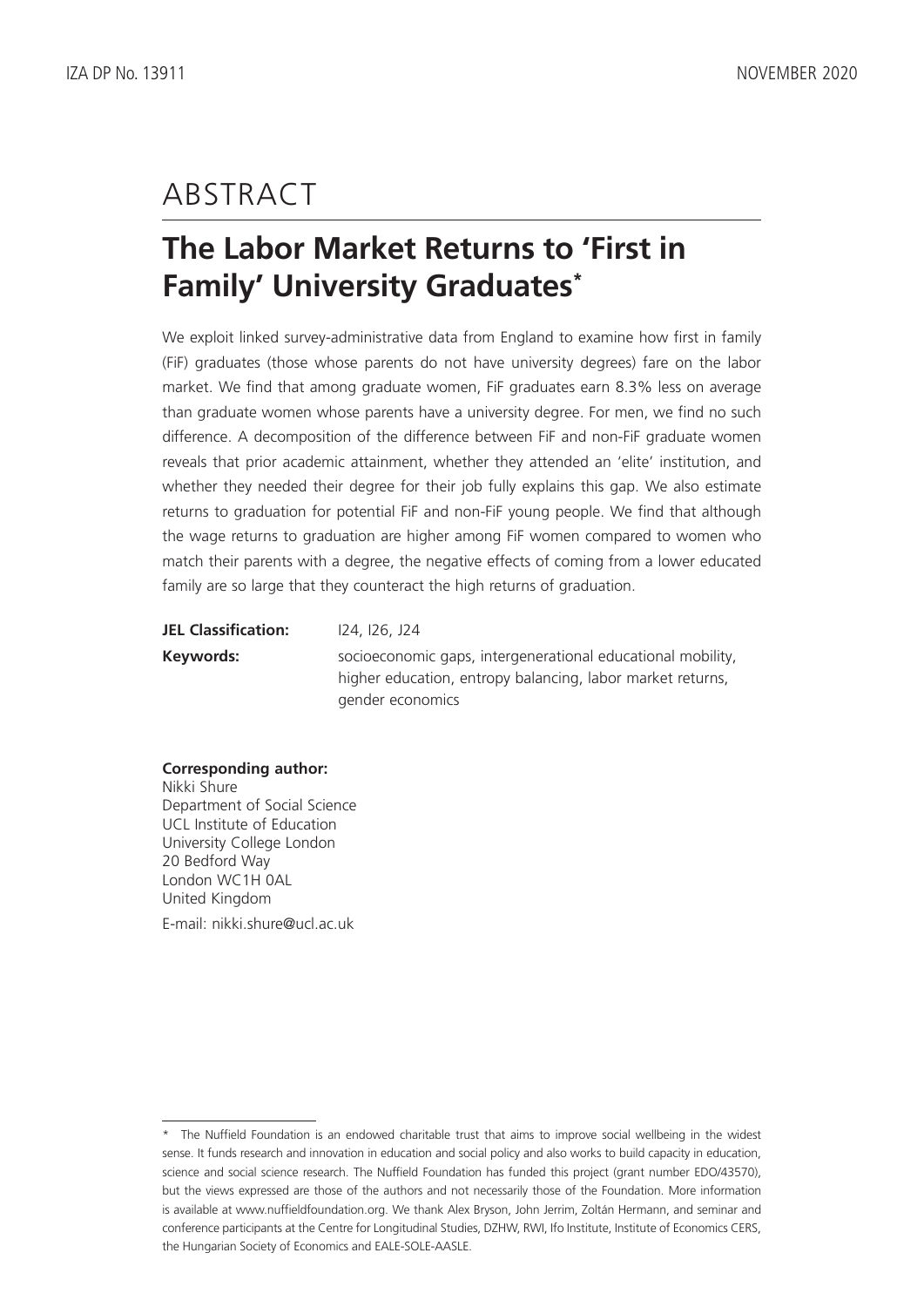#### **1. Introduction**

Previous literature on the returns to a university degree has presented convincing evidence that university degrees lead to large labor market returns in terms of earnings and income compared to those without a degree (Card 1999; Blundell, Dearden, and Sianesi 2005; Dickson 2013; Oreopoulos and Petronijevic 2013). This had led policymakers to view university access as a key to social mobility and spurred a large literature on higher education and social mobility (Blanden and Machin 2004; Chetty et al. 2014; 2017; Britton et al. 2016). In the interest of improving access, universities across the world have introduced *affirmative action* policies to diversify the profile of their student intake and increase the participation of disadvantaged individuals who were traditionally less likely to attend university (Arcidiacono and Lovenheim 2016). As opposed to antidiscrimination measures in general, affirmative action involves explicit pro-active steps to erase differences between social groups (Holzer and Neumark 2000).

Most of the literature on affirmative action in higher education focuses on two main questions: who should such policies target, and whether affirmative action benefits those who gain (or do not gain) admission (Bertrand, Hanna, and Mullainathan 2010). In England, affirmative action policy for higher education fall under the umbrella of a broader initiative called Widening Participation (WP) with the goal of increasing the rate of higher education participation by individuals from disadvantaged backgrounds (Gorard and Smith 2006). While some previous research has examined whether specific characteristics should be used as measures to widen participation (Adamecz-Völgyi, Henderson, and Shure 2020a) or increase the enrolment of students from disadvantaged backgrounds for post-graduate courses (e.g. Wakeling and Kyriacou 2010), there is very little work which looks at the relationship between markers of disadvantage, graduation, and labor market returns. This paper aims to fill this gap and document how students in England who are targeted as part of widening participation policies fare in the labor market after completing their degrees.

We provide the first evidence on the early labor market outcomes of first in family graduates in England. 'First in family' (FiF) graduates are those whose (step) parents do not have a university degree, but they go on to achieve one and is currently used as a WP indicator by a range of universities (Henderson, Shure, and Adamecz-Völgyi 2020). England is the ideal setting for this research thanks to its national, compulsory standardized examinations during school and centralized university admissions. We use linked survey-administrative data on a sample of young people born in 1989/90 to look at socioeconomic disadvantage in early career labor market outcomes. Our quasi-experimental identification strategy relies on a rich set of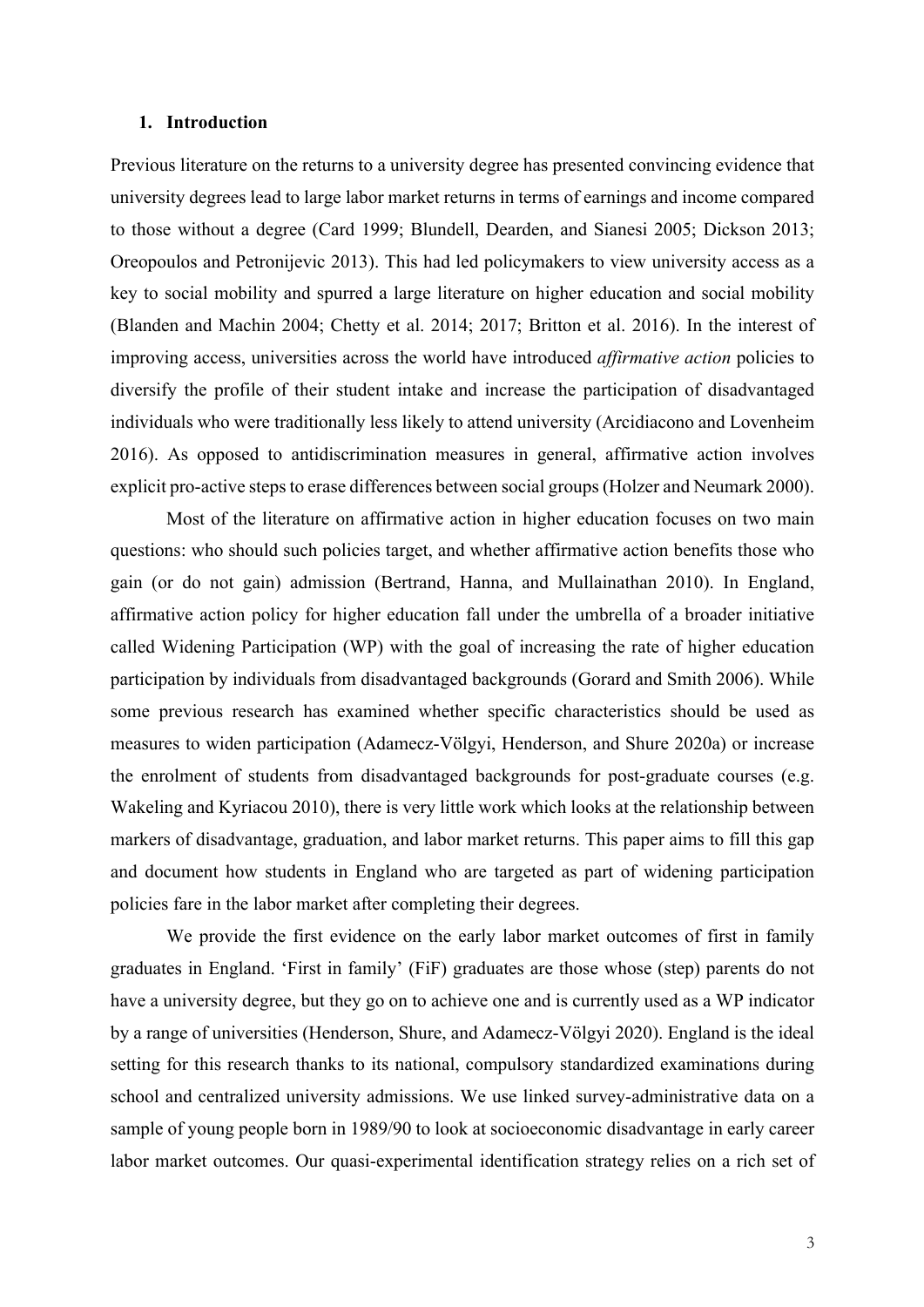observed characteristics from linked survey-administrative data, including detailed childhood measures of family background and prior educational attainment, and entropy balancing.

The existing evidence on how FiF individuals fare on the labor market is limited and contradictory. Manzoni and Streib (2019) show that there is a substantial gap in wages between first-generation and continuing-generation students (those whose parents have degrees) 10 years after graduation in the US. They find a similar raw 'generational' wage gap among men and women (11% and 9%, respectively). Controlling for race and motherhood decreases the gap to an insignificant 3% among women while controlling for these characteristics as well as for early educational attainment and labor market choices (industry, occupation, hours worked, and location) decreases the gap to an insignificant 4% among men. Simply comparing raw wages across FiF and non-FiF graduates in the 90's, Nunez and Cuccaro-Alamin (1998) find no difference in wages one year after graduation among those employed in the US. In this same period, Thomas and Zhang (2005) find a small FiF penalty shortly after graduation that increases to about 4% by the end of the fourth year on the labor market.

Whilst this paper uniquely focuses on the labor market returns by FiF status in England, it builds on existing work which examines wage differences within groups of individuals who obtain university degrees (Chevalier and Conlon 2003; Britton, Shephard, and Vignoles 2015; Britton et al. 2016). Recently, research on returns to university in the UK have benefitted from the linkage of administrative schooling, higher education, and tax authority data. Britton et al. (2016) use the Longitudinal Education Outcomes (LEO) administrative data to examine heterogeneity in returns to university degrees by institution, subject, gender, and socioeconomic status. They find that graduates from higher income households earn 25 percent more than their peers from low income households, but that this earnings premium shrinks to 10 percent once institution and subject are included in their model. Belfield et al. (2018) use LEO data to differentiate between differences in earnings due to university courses and the differences between individuals on the same course. While administrative data provides objective and accurate measures of earnings and large sample sizes, it does not include the same nuanced measures of socioeconomic status as cohort studies, including parental education.

Previous work on the labor market returns to university for individuals from disadvantaged backgrounds in the UK has been limited and relied on older cohorts. Bukodi and Goldthorpe (2011) examine the relationship between social class and labor market outcomes across three British cohort studies (born 1946, 1958, and 1970) and find that graduates from a salariat background are 20-30% more likely to stay in the salariat than their peers from disadvantaged backgrounds who also acquire a university degree. Crawford and Vignoles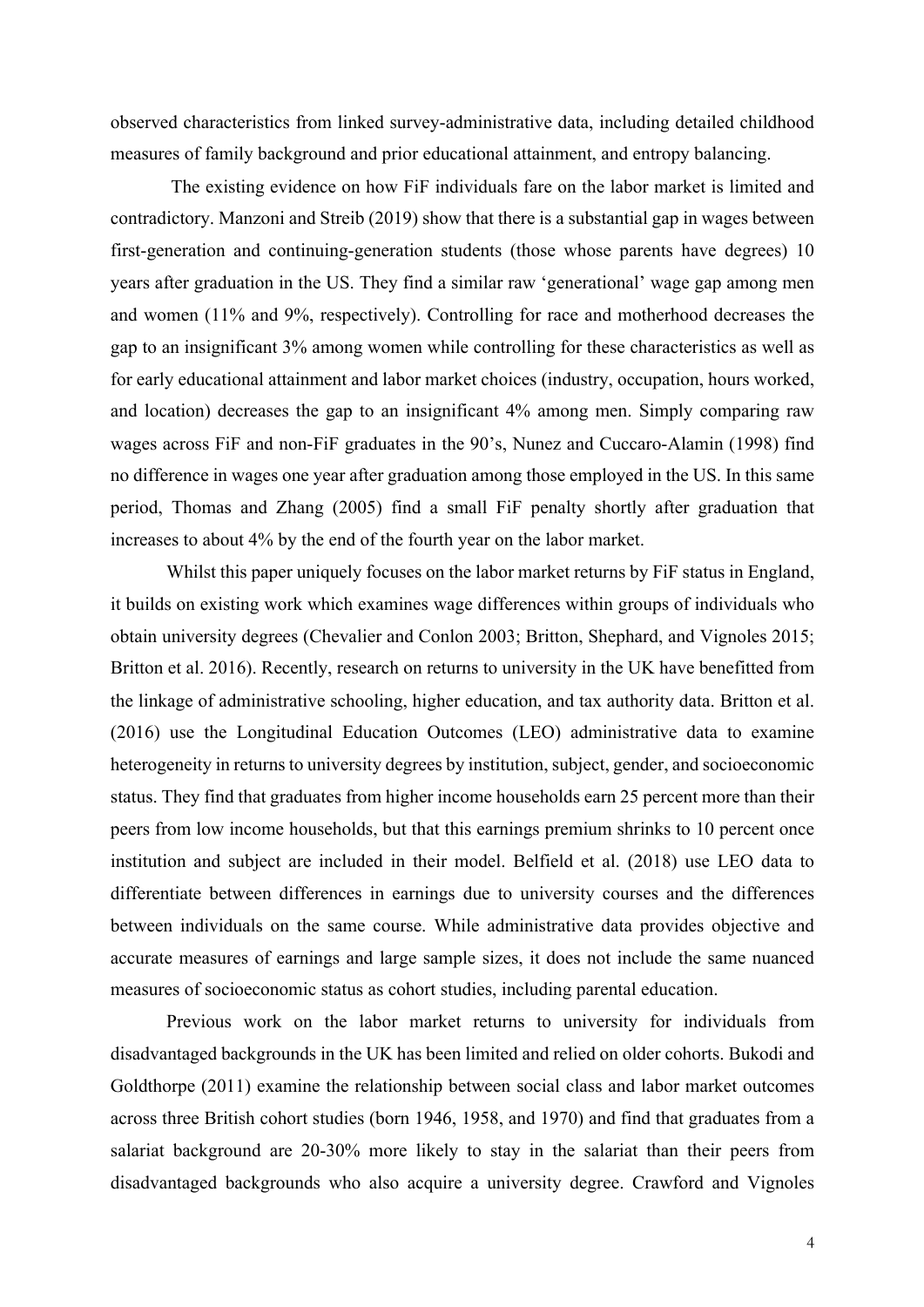(2014) examine the differences in earnings between university graduates from advantaged and disadvantaged backgrounds and find that graduates who attended private school go on to earn seven percent more than their peers who attended state school almost four years after completing university. These differences also hold for university graduates from advantaged and disadvantaged backgrounds in the same occupation, indicating that this gap is not driven by university course choice. Other studies from the UK have affirmed this difference in earnings attributed to private schooling (Green et al. 2012; Dolton and Vignoles 2000). In a related measure of labor market returns, Macmillan, Tyler, and Vignoles (2015) find that graduates from disadvantaged backgrounds are less likely to end up in 'top jobs' than their advantaged peers. Bratti, Naylor, and Smith (2005) use the British Cohort Study (BCS), a cohort born in 1970, to examine how labor market returns to an undergraduate degree in the UK vary by socioeconomic status. They follow the methodology used by Blundell, Dearden, and Sianesi (2005) which uses the National Child Development Study (NCDS), a cohort born in 1958. Unlike most other papers, they find little evidence of systematic differences in earnings by parental social class. There is a large and complementary literature on the intergenerational transmission of education and socioeconomic status (e.g. Blanden and Macmillan 2016; Blanden and Machin 2004).

Henderson, Shure, and Adamecz-Völgyi (2020) provide the first descriptive evidence on FiF individuals in England. They find that FiF individuals are more likely to choose certain university subjects, including Economics and Law, than their non-FiF peers. They also find that FiF individuals are slightly more likely to take 'high earning' subjects (based on the classification from Walker and Zhu (2011)), but that this difference is only significant at the 10 percent significance level. This paper extends this by explicitly examining the difference between the probability of employment and earnings of FiF and non-FiF university graduates at age 25/26.

We contribute to the previous literature in two key ways. First, we present the first ever results on the labor market earnings of FiF graduates in England. We want to know whether university serves as an equalizer for two university graduates who studied the same subject, at a similar institution, with similar prior attainment, but one is FiF and one is not. This is important evidence for university widening participation teams. As Henderson, Shure, and Adamecz-Völgyi (2020) point out, this is a commonly used indicator in the WP agenda, currently used by a majority of Russell Group and many other universities. These universities are not only interested in getting WP candidates 'through the door', but also in understanding how they fare at and beyond university. Second, we use a recent cohort of individuals, born in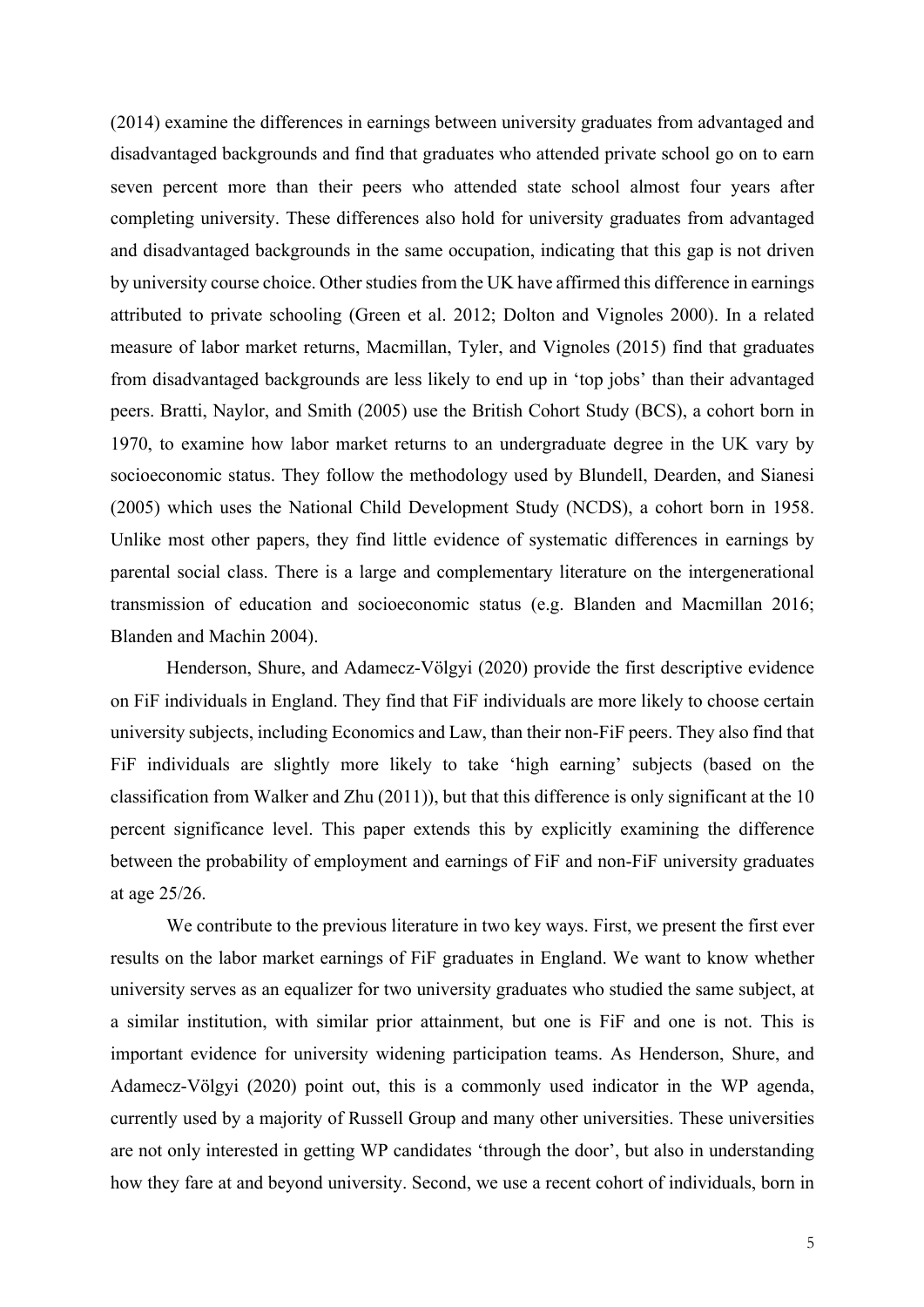1989/90, to update our knowledge about the strength of the relationship between intergenerational education mobility to university and individual labor market outcomes. This builds on previous work using earlier cohort studies from the UK, including the 1958 NCDS and the 1970 BCS (Blundell, Dearden, and Sianesi 2005; Bratti, Naylor, and Smith 2005).

The main empirical section of this paper is divided into two parts. First, we compare the probability of employment and the wages of FiF and non-FiF graduates. This allows us to explore whether FiF graduates face a penalty in the labor market as compared to their graduate peers whose parents are graduates. We probe the penalties uncovered in this analysis using regression techniques and an Oaxaca-Blinder decomposition. Second, we estimate the returns to graduation for the entire group of individuals who had the *potential* to go to university based on their secondary school attainment. This allows us to probe our findings from the comparison of university graduates and disentangle the effect of an individual's graduation from an individual's family background. This is especially important in the case of women. In our main models, we implement entropy balancing, a quasi-experimental program evaluation technique, in order to compare our group of interest, FiF graduates, to the most comparable control group.

Our results show that FiF graduate women face an 8.3% wage penalty in the labor market compared to their female peers who match their parents with a university degree. We find no evidence of this penalty for male FiF university graduates. We also find no evidence of any FiF disadvantage for men or women in terms of the probability of employment. These results are robust to controlling for early educational attainment (as a proxy for cognitive abilities) and controlling for a series of university and employment characteristics such as university quality, course choice, industry, occupation, fertility and non-cognitive traits. We conduct an Oaxaca-Blinder decomposition of the FiF versus non-FiF graduate wage gap to see how much of the gap comes from the different distributions of these characteristics (*endowments*) between the two groups, and how much of it remains *unexplained*. We find that the theoretical FiF wage gap that emerges due to the different endowments of FiF and non-FiF graduates is the same for men and women. However, FiF men compensate about two-thirds of this gap by showing different (unexplained) returns to these characteristics. For women, on the other hand, different endowments explain the FiF penalty almost completely. Its main drivers are early educational attainment, whether they attended an elite (Russell Group) university and whether their highest qualification was needed to get their current job.

Disentangling these effects further, we find that the returns to graduation are larger among FiF female graduates than among those whose parents are graduates. However, the negative effect of having non-graduate parents for female graduates is larger in magnitude than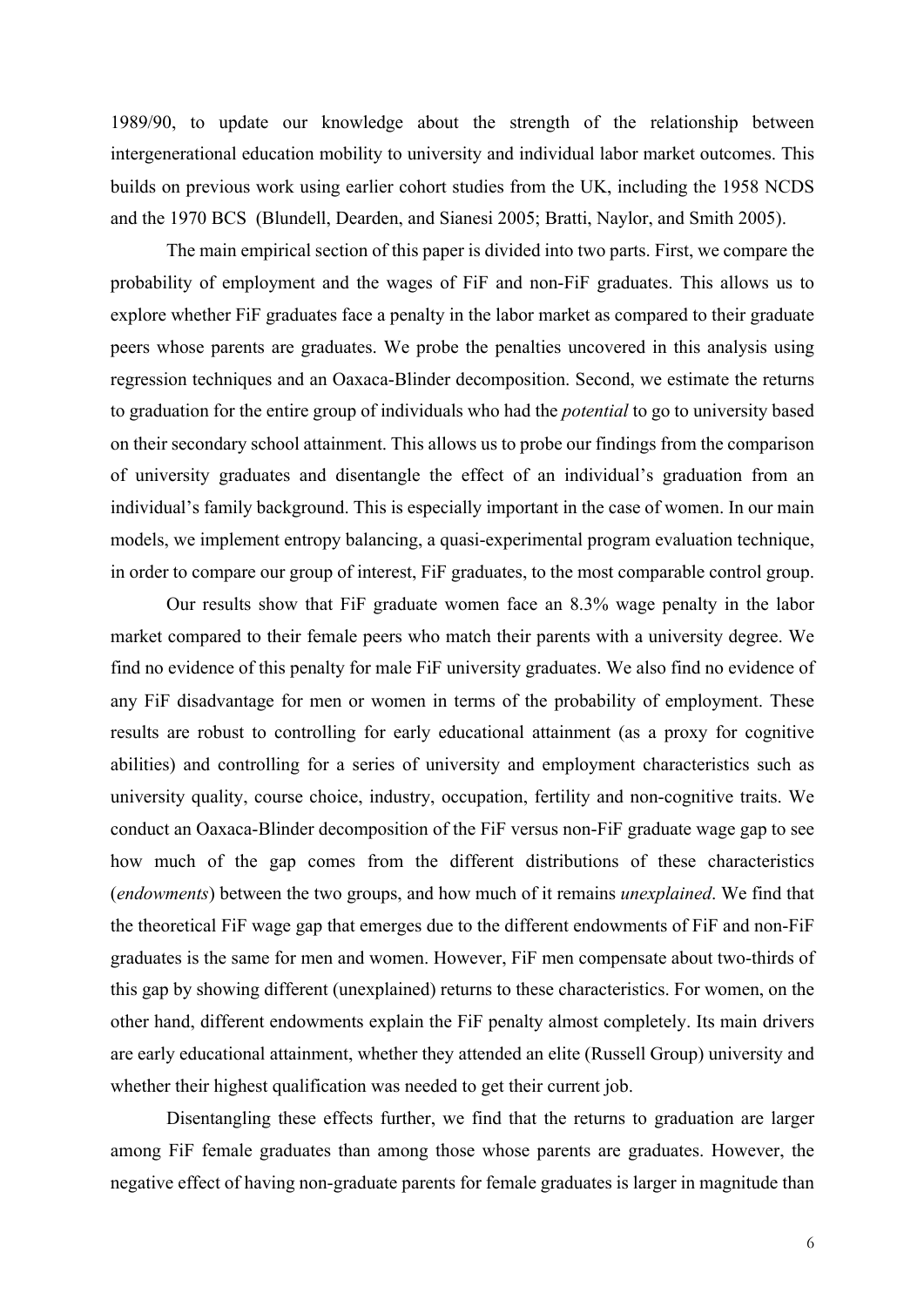the positive returns to their own graduation. Thus, the negative wage effect that we find for FiF women is a consequence of the large negative effect of having non-graduate parents among women in general, not the consequence of the returns to graduation being smaller among women with non-graduate parents. This implies that the intergenerational transmission of labor market advantage via parental education is gendered.

Regarding men, we find similarly small and insignificant returns to graduation in both groups; thus, for men, having non-graduate or graduate parents does not seem to matter on the labor market at age 25/26. Our findings indicate that intergenerational educational mobility to university may be more challenging for women than for their male peers and may supply an explanation to the stagnant gender wage gap for university graduates.

The rest of this paper proceeds as follows. We present the data used in this paper in Section 2 and our empirical approach in Section 3. We compare the probability of employment and wages of FiF and non-FiF graduates in Section 4. In Section 5, we estimate the general returns to graduation for the population of individuals who had the potential to go to university in order to disentangle the effect of obtaining a degree from the effect of having parents without a university degree. In Section 6 we offer some discussion before concluding.

## **2. Data**

We use Next Steps (formerly the Longitudinal Study of Young People in England, LSYPE) which follows a cohort of children born in 1989/1990. Next Steps began in 2004 when the sample members were aged 13/14 and comprises eight waves of data until age 25/26.<sup>1</sup> This cohort of young people can be linked with the National Pupil Database (NPD), administrative data on all pupils attending schools in England, allowing us to access their national school exam results.

Respondents of the Next Steps study were selected to be representative of young people in England using a stratified random sample of state and independent schools, with disproportionate sampling for deprived schools, i.e. those in the top quintile of schools in terms

 $1$  The timing of this cohort means that the young people were affected by New Labour education policy, which promoted diversity and flexibility in the 14-16 curriculum and introduced capped tuition fees in higher education before this cohort attended university. Despite universities being allowed to choose their fee amount, almost all UK institutions chose to charge the full £3,000 per annum fee (Wyness 2010). In addition to this policy change, the Next Steps cohort also faced some administrative changes in loan and grant entitlement, which ultimately did not result in an overall change to access to finances, rather changes in the application process (see Wyness (2010) for additional information). It is worth noting that most students do not have to pay their fees in advance of study and they can take out a government endorsed student loan for the full value of the fees and a contribution to the costs of living. These are 'income-contingent' student loans which mean that graduates only start to repay the loans when they are earning over a certain income threshold, which reduces some of the risk involved in higher education study.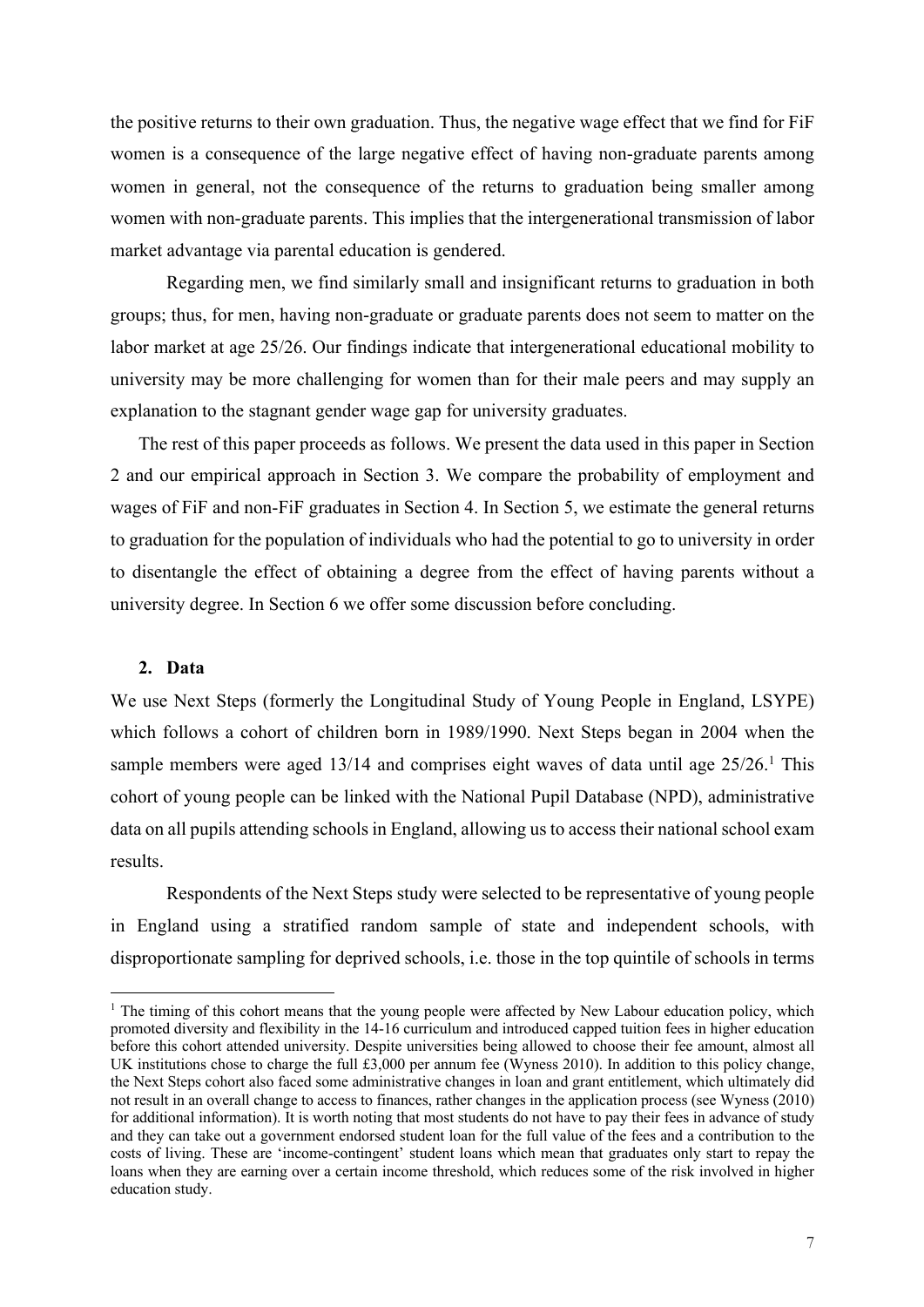of the share of pupils eligible to Free School Meals (Department for Education 2011). <sup>2</sup> In deprived schools, students of minority ethnic backgrounds were over-sampled to provide a sufficient number of observations for analysis (Centre for Longitudinal Studies 2018). Design weights were constructed to take care of the oversampling of deprived schools and ethnic minority students within deprived schools using inverse probability weighting such that "*the school selection probabilities and the pupil selection probabilities ensured that within a deprivation stratum, all pupils within an ethnic group had an equal chance of selection*" (Department for Education 2011).

Starting from Wave 1, attrition weights are published, estimated by stratum, to take care of the initial school-level non-compliance as well as individual attrition from the study. The weighting procedure differs by school type (independent vs. state schools) and takes into account both school-level and individual-level information. The final models to predict the probability of individual non-response differ in each wave, and the estimated probabilities are carried across waves as the study progresses.

Schools are the primary sampling units of Next Steps, then pupils within schools. The two-stage sampling design presents a possible clustering effect due to school-specific unobserved random shocks. We account for the potential within-school correlation of the error terms via the application of clustered robust standard errors as suggested by Abadie et al. (2017). In the first four waves both young people and their parents were interviewed, and the information content of all variables on family background and parental education that we use in this paper was reported directly by the parents. From Wave 5, only young people were interviewed.

In terms of information on employment, wages and university graduation, we use the Next Steps age 25/26 data which covers 7,707 young people, 49% of the actual sample of the first wave. All results that we present in this paper are estimated using the final weights that are constructed by the data provider to take care of initial oversampling of disadvantaged schools and ethnic minority students, school non-compliance, the Wave 4 ethnic boost, and attrition across all waves. In order to avoid dropping cases with missing or unknown information on WP measures or background variables, we take the first available response mentioned for parental

<sup>&</sup>lt;sup>2</sup> In the beginning of the study, 54 independent and 646 state-maintained schools were chosen, but almost half of the independent schools (especially those in inner-London) and a fifth of state schools decided not to participate. The first wave thus started with a 21,000-observation issued sample of 13/14-year-old pupils in 28 independent and 646 maintained schools with an average response rate of 74%, resulting in a 15,770-observation initial sample. In Wave 4, a 600-participant ethnic boost sample were added to the study, selected from the schools that were chosen at the beginning but did not cooperate in Wave 1 (Centre for Longitudinal Studies 2018).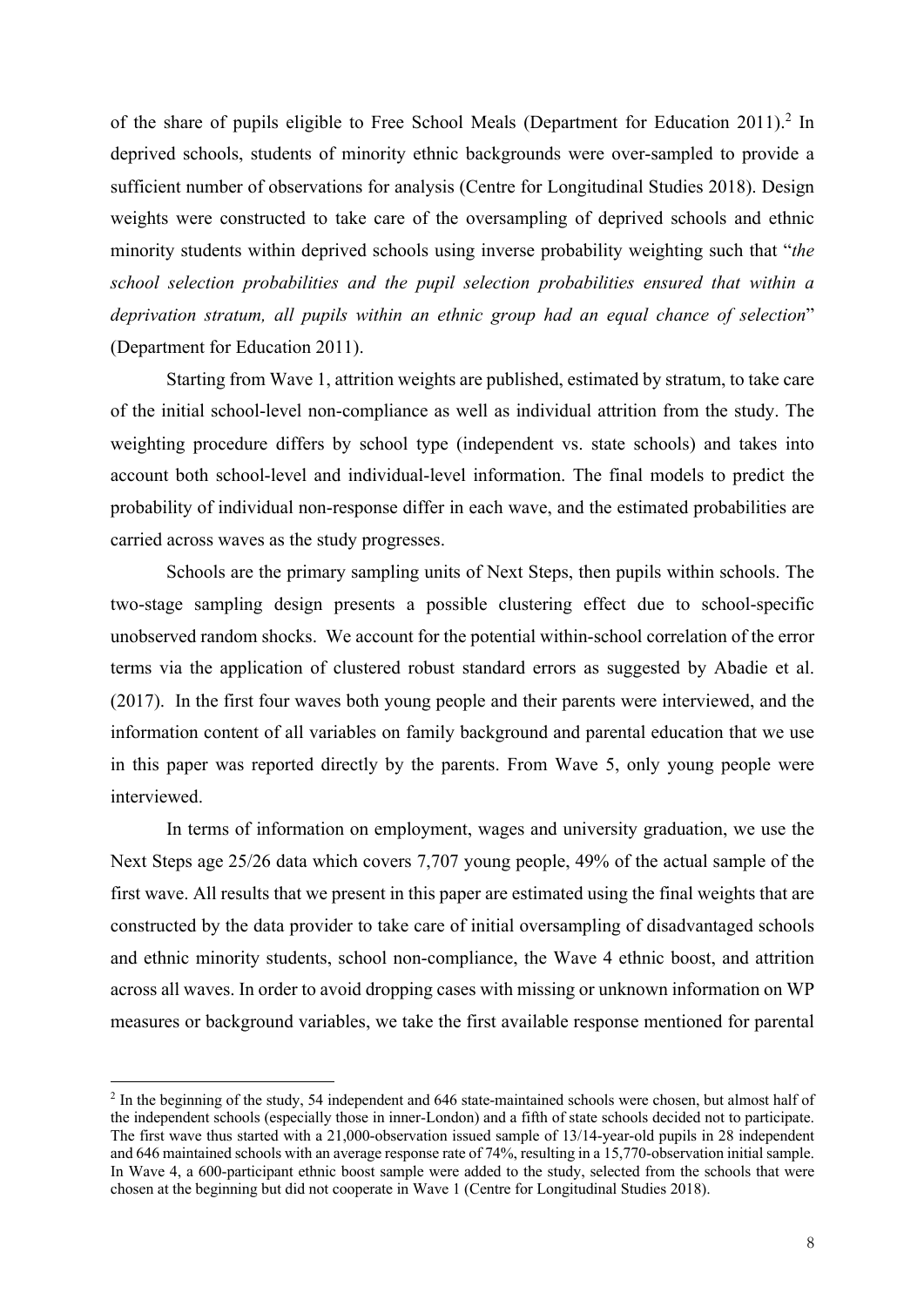class, parental education and household tenure over the first four waves. We take care of any remaining item non-response of explanatory variables using missing flags.

Table 1 shows that 81% of the sample is employed at age 25/26 and wage information is available for 5,247 of those individuals (82% of those working). Thus, as robustness checks, we control for the inverse Mills ratio of the probability of employment and reporting wage conditional on employment estimated in a Heckman-style selection equation in our wage models (Section 1 in Appendix A). Although data on wages are self-reported in Next Steps, comparisons with recent estimates of the returns to university graduation using administrative tax return data (Belfield et al. 2018) are very similar to the estimates obtained using Next Steps, which gives us confidence in the quality of the wage data (Adamecz-Völgyi, Henderson, and Shure 2020b, Table A1 in Appendix A).<sup>3</sup>

Out of the sample, 27% of young people have graduated from university. The most comparable statistics capturing the share of graduates in this cohort comes from the Annual Population Survey (APS) and gives a higher estimate, 39.6% (Office For National Statistics 2019). There are however significant differences between the two samples and the two definitions. The APS samples everyone who lived in England in 2015 and is aged 25/26, while Next Steps includes only those who have lived in England since age 13/14. The APS graduation rate also takes all types of Level 4 degrees into account, while in Next Steps we only look at BA/BSc and higher university degrees (and thus exclude Level 4 specifications below university degree level).

Out of university graduates, 68% are first in family (FiF), i.e. none of their (step) parents have earned a university degree  $(BA, BSc \text{ or above})$ .<sup>4</sup> Note that the share of FiF among graduates would be 45% in Next Steps if we used the same definition of parental graduation as the UK Higher Education Statistical Agency (HESA) that considers parents as graduates not only if they hold university degrees but also if they hold below-degree level higher education diplomas or certificates. We have chosen the definition of FiF in this paper to stay in line with WP policy.

 $3$  Following Belfield et al. (2018) as closely as possible, we estimated returns to graduation using a sample of individuals having at least 5 A-C GCSE examinations in Next Steps, using log annual wages measured at age 25/26 as the dependent variable and controlling for the same background characteristics and prior school achievements as Belfield et al. (2018), separately for men and women. While there are some inherent differences in the data and the setup between Belfield et al. (2018) and Next Steps, we have received quite similar returns to graduation estimates (Adamecz-Völgyi, Henderson, and Shure 2020b, Table A1 in Appendix A).<br><sup>4</sup> Information on parental education is missing for 43 observations in the sample. We provide a robustness check

to this problem in Section 2 in Appendix B.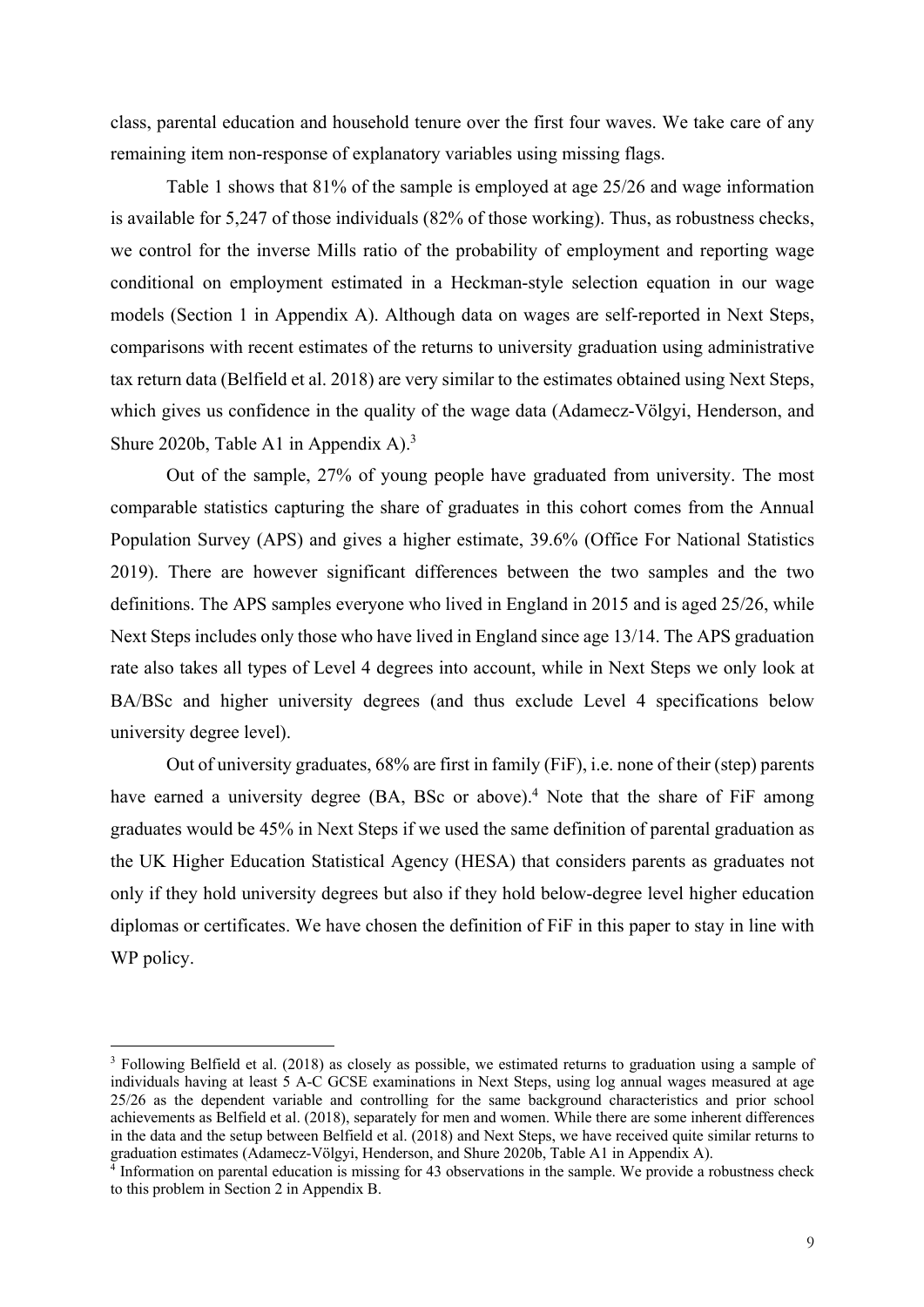#### **Table 1: Descriptive statistics**

|                                                         |      | Total sample |                 |      | Men  |           |      | Women |           |
|---------------------------------------------------------|------|--------------|-----------------|------|------|-----------|------|-------|-----------|
|                                                         | Obs  | Mean         | <b>SE</b>       | Obs  | Mean | <b>SE</b> | Obs  | Mean  | <b>SE</b> |
| Employed                                                | 7683 | 0.81         | 0.01            | 3417 | 0.84 | 0.01      | 4266 | 0.78  | 0.01      |
| Log hourly wage                                         | 5247 | 2.29         | 0.01            | 2345 | 2.34 | 0.01      | 2902 | 2.24  | 0.01      |
| Parents have no degree                                  | 7664 | 0.84         | 0.00            | 3403 | 0.83 | 0.00      | 4261 | 0.84  | 0.00      |
| Graduated                                               | 7707 | 0.27         | 0.01            | 3426 | 0.25 | 0.01      | 4281 | 0.28  | 0.01      |
| FiF                                                     | 7664 | 0.18         | 0.00            | 3403 | 0.16 | 0.00      | 4261 | 0.20  | 0.00      |
| FiF among the graduated                                 | 2689 | 0.68         | 0.01            | 1155 | 0.64 | 0.01      | 1534 | 0.71  | 0.01      |
| Descriptive statistics by groups                        |      |              |                 |      |      |           |      |       |           |
|                                                         |      |              | Employment      |      |      |           |      |       |           |
| Graduated young people                                  |      |              |                 |      |      |           |      |       |           |
| Parents are graduates                                   | 818  | 0.87         | 0.01            | 388  | 0.87 | 0.01      | 430  | 0.87  | 0.01      |
| Parents are not graduates: FiF                          | 1853 | 0.89         | 0.01            | 759  | 0.88 | 0.01      | 1094 | 0.89  | 0.01      |
|                                                         |      |              |                 |      |      |           |      |       |           |
| Non-graduated young people                              |      |              |                 |      |      |           |      |       |           |
| Parents are graduates                                   | 667  | 0.86         | 0.02            | 317  | 0.88 | 0.02      | 350  | 0.83  | 0.02      |
| Parents are not graduates                               | 4302 | 0.77         | 0.01            | 1930 | 0.81 | 0.01      | 2372 | 0.72  | 0.01      |
| No. of observations with non-missing data on employment |      |              |                 |      |      |           |      |       | 7683      |
|                                                         |      |              | Log hourly wage |      |      |           |      |       |           |
| Graduated young people                                  |      |              |                 |      |      |           |      |       |           |
| Parents are graduated                                   | 619  | 2.46         | 0.02            | 291  | 2.49 | 0.02      | 328  | 2.44  | 0.02      |
| Parents are not graduated: FiF                          | 1419 | 2.39         | 0.02            | 575  | 2.45 | 0.02      | 844  | 2.34  | 0.02      |
|                                                         |      |              |                 |      |      |           |      |       |           |
| Non-graduated young people                              |      |              |                 |      |      |           |      |       |           |
| Parents are graduated                                   | 463  | 2.35         | 0.03            | 219  | 2.32 | 0.03      | 244  | 2.38  | 0.03      |
| Parents are not graduated                               | 2720 | 2.21         | 0.01            | 1248 | 2.28 | 0.01      | 1472 | 2.14  | 0.01      |
| No. of observations with non-missing data on wage       |      |              |                 |      |      |           |      |       | 5247      |

*Obs* refers to the number of non-missing observations. Total number of observations: 7,707. Weighted using Wave 8 weights. Data on parental graduation are missing for 47 individuals.

Source: University College London, UCL Institute of Education, Centre for Longitudinal Studies. (2018). Next Steps: Sweeps 1-8, 2004-2016: Secure Access DOI: 10.5255/UKDA-SN-7104-4

Comparing the raw averages of employment, FiF graduates are approximately as likely to be employed as graduates whose parents are also graduates (89% and 87% respectively, Table 1), but they are more likely to be employed than non-graduate individuals whose parents are not graduates (89% vs. 77%, Table 1). In terms of log hourly wages, graduates whose parents are also graduates earn the most, both on average and for each gender separately (Table 1). Interestingly, raw wage differences across FiF and non-FiF graduates are higher for women than for men (roughly 10% vs. 4%, Table 1).

## **3. Empirical approach**

Throughout this analysis, we look at the relationship between intergenerational educational mobility and two outcome variables at age 25/26: the probability of employment and wages. Employment is a binary variable indicating whether the individual is employed or not; wage is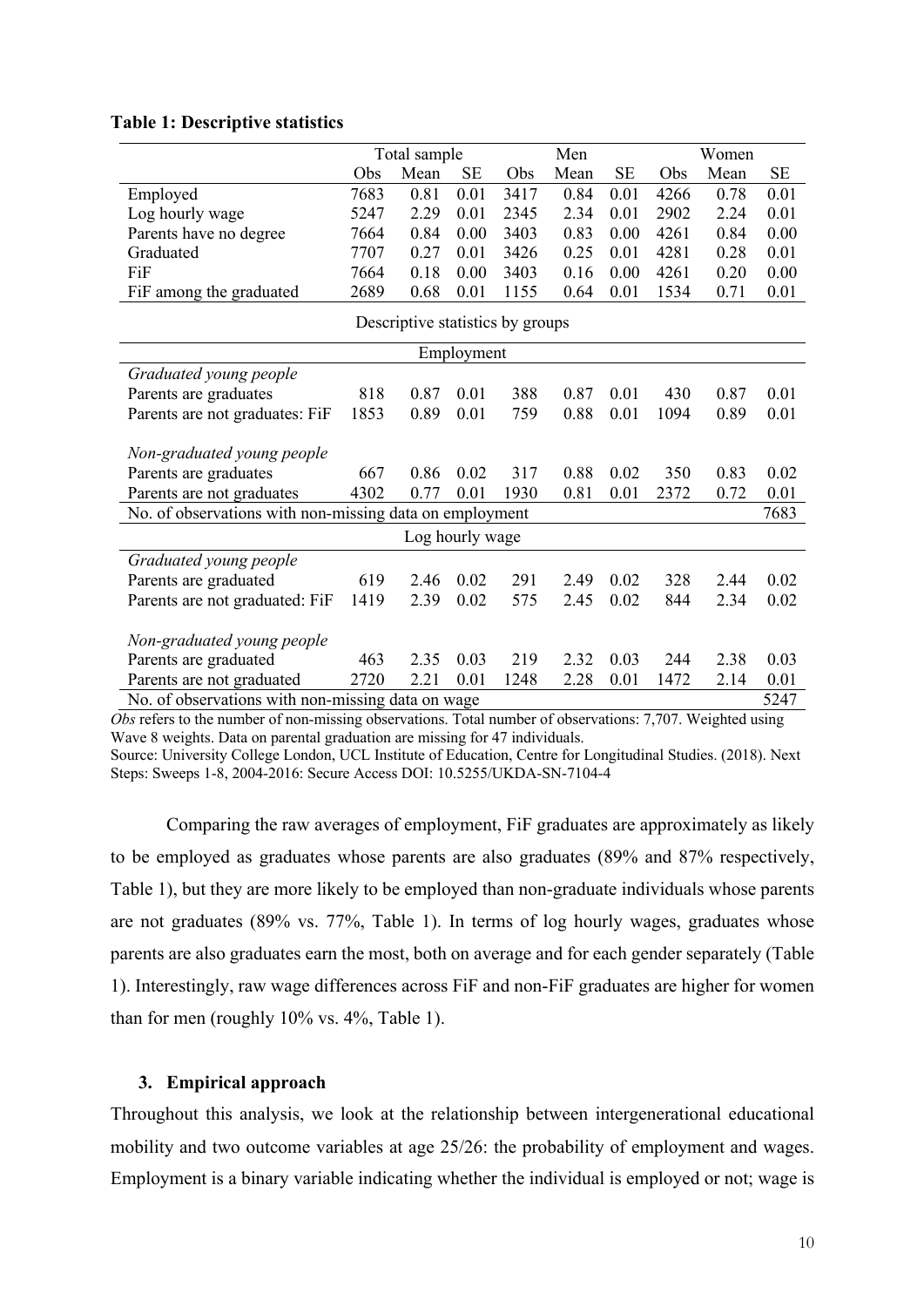a continuous variable capturing the natural logarithm of self-assessed gross hourly wages. This allows us to normalize the wage distribution and take into account hours worked. Naturally, we only observe wages only for those who were working at the time of the data collection and report wage data. As mentioned before, on average, 81% of the sample work and 82% of those employed report wage data (Table 1). In Section 1 in Appendix A, we provide a robustness check to investigate any potential estimation bias due to selection to employment and reporting wage.

We are using observational data and cannot exploit a random or natural experiment to identify the causal effects of being FiF on labor market outcomes. Thus, we are restricted to the use of descriptive and quasi-experimental methods. We do not claim that our findings are causal; instead, we aim to decrease the selection bias by using a rich set of control variables, including prior educational attainment to control for ability and compulsory school progression, and entropy balancing techniques, to get closer to the causal impacts of intergenerational educational mobility on labor market outcomes.

This paper looks at FiF graduates from two angles. First, we look at differences in the labor market outcomes of FiF and non-FiF university graduates. Second, we estimate returns to graduation among those who could have been able to go to university based on their secondary school achievements.

# **3.1. Comparing the probability of employment and wages of FiF and non-FiF**

### **graduates**

We start by examining whether being first in family influence the probability of employment and wages among graduates. We estimate the following linear regression models:

$$
y_i = a_1 + b_1 * FiF_i + c_1 * X_i + u_{1i}
$$
 (1)

where

| Уi       | is our outcome variable (either employment or log hourly      |
|----------|---------------------------------------------------------------|
|          | wage);                                                        |
| $FiF_i$  | is a binary variable taking the value '1' when neither of the |
|          | individual's (step) parents have a university degree;         |
| $X_i$    | is a vector of individual characteristics; and                |
| $u_{1i}$ | is an error term, robust and clustered by sampling schools.   |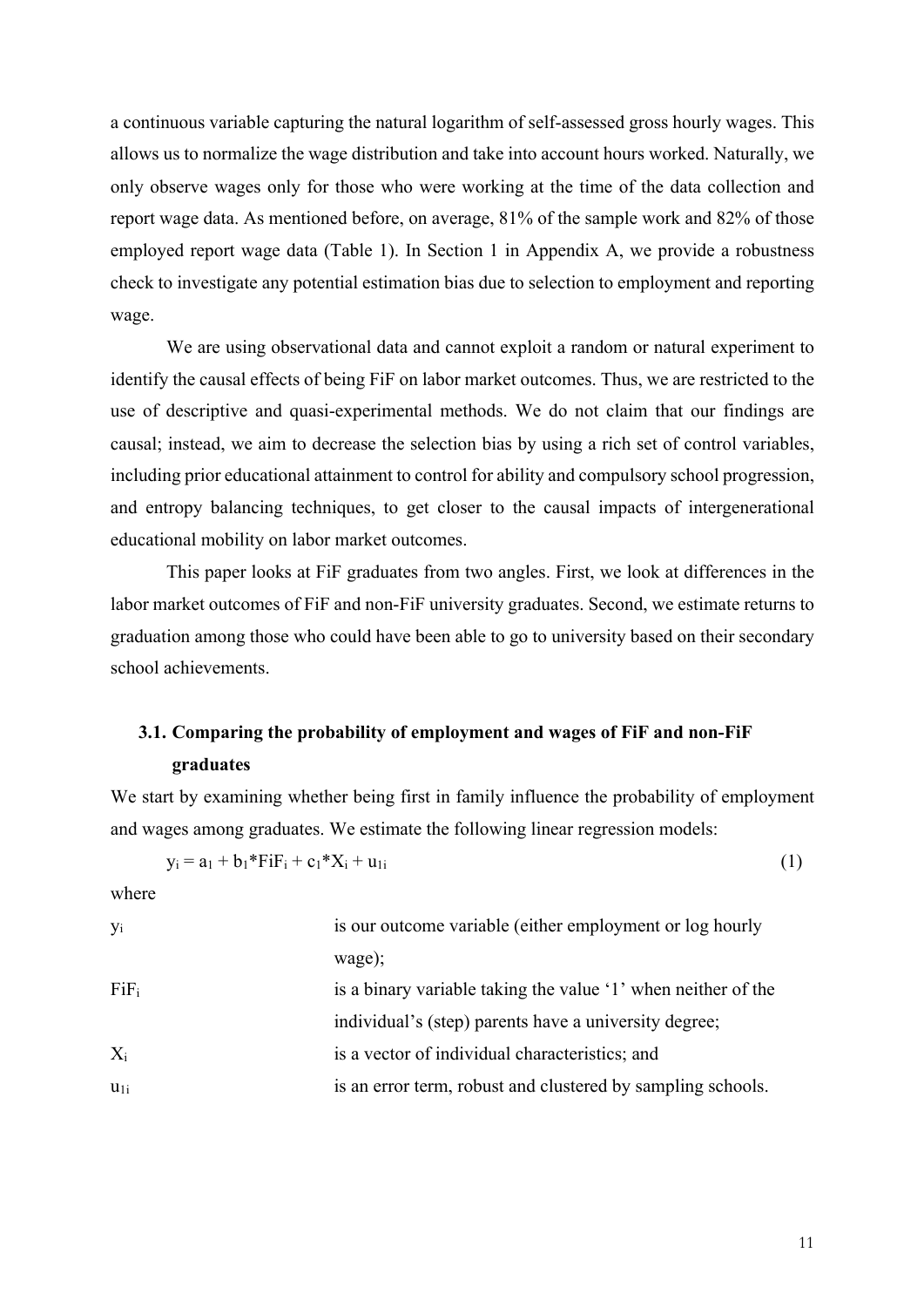All models that we estimate are weighted using the final Wave 8 weights. In the first model, we do not include any control variables besides FiF (Model 1). Following the empirical strategy of Blundell, Dearden, and Sianesi (2005) and Belfield et al. (2018), we control for demographic and family background characteristics (individuals' age measured in months, ethnicity, fixed effects (FE) for the region of school at age 13/14, and mother's and father's age, mother's and father's social class, and the number of siblings, all measured when individuals aged 13/14, and lastly, for free school meal (FSM) eligibility in age 15/16), as well as whether individual *i* belongs to the sample boost added to the survey in Wave 4, in Model  $2<sup>5</sup>$  Lastly, we extend the model with Key Stage 2 exam scores<sup>6</sup>, measured at age 11, in math and reading as a proxy for cognitive abilities, and with capped linear GCSE score quintiles measured at age 16 to control for educational progression in compulsory schooling in Model 3.

We go one step further and attempt to decrease any potential observed selection bias using entropy balancing (Hainmueller 2011). Entropy balancing (EB) is a quasi-experimental method that relies on the unconfoundedness assumption, i.e. that we observe all variables that affect both parental graduation and labor market outcomes and conditional on these characteristics, assignment to having non-graduate parents is as good and random (Angrist and Pischke 2008). The unconfoundedness assumption also implies that there should be no unobserved characteristics that affect both parental education and the labor market outcomes of individuals. Compared to similar methods that rely on unconfoundedness, such as regression or statistical matching, entropy balancing has been shown to have superior empirical characteristics (Hainmueller 2011; Zhao and Percival 2017).

EB is a reweighting procedure to achieve covariate balance with binary treatment variables based on the first, second or higher-order moments of the covariates (Harvey et al. 2017). The procedure has two steps. In the first step, using the ebalance procedure in Stata (Hainmueller and Xu 2013), we construct the balancing weights that satisfy a set of balance conditions requiring that the entropy distance between the first and second moments of the explanatory variables used in Model 3 (whether individual *i* belongs to the sample boost;

 $<sup>5</sup>$  As a further specification, we aimed at estimating a further type of model that included sampling school fixed</sup> effects (FE). However, the number of observations did not allow the inclusion of 647 school indicator variables.

<sup>&</sup>lt;sup>6</sup> English schools monitor the attainment of children throughout compulsory education by means of national examinations called Key Stages. These exams are taken at age 7 (Key Stage 1), 11 (Key Stage 2) in primary school, and 14 (Key Stage 3), 16 (Key Stage 4/General Certificate of Secondary Education/GCSE) in secondary school. At age 18 students take A-level examinations (Key Stage 5) or equivalent vocational qualifications, which are generally seen as a prerequisite for participation in higher education (although other routes are possible) (Anders and Henderson 2019). The subjects which comprised key stages from September 2014 are: Maths, English, science, history, geography, art and design, physical education, music, languages (Key Stage 2 and Key Stage 3), computing, design and technology, citizenship education (Key Stage 3) (Roberts 2018).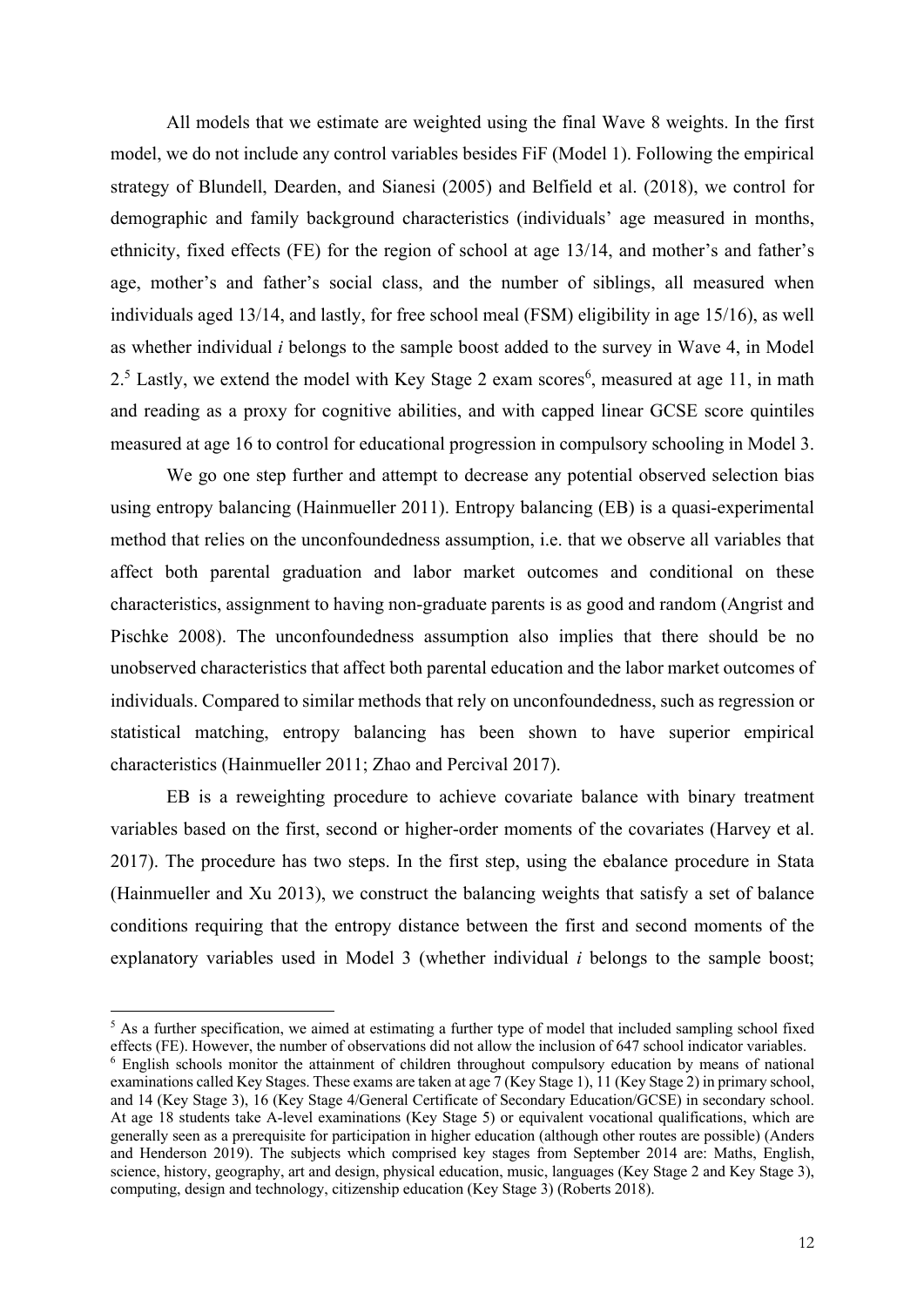individuals' age measured in months; ethnicity; fixed effects (FE) for the regions of individual's school; mother's and father's age; mother's and father's social class; number of siblings; FSM eligibility; Key Stage 2 exam scores in math and reading; and capped linear GCSE score quintiles) is below a certain threshold between FiF and non-FiF graduates, separately by gender. In the second step, we re-estimate the model applying the entropy balanced weights constructed in the first step (Model 4). Thus, both Model 3 and Model 4 include the same control variables, but Model 4 is extended with entropy balanced weights (see the balance of the sample before and after applying the EB weights in Adamecz-Völgyi, Henderson, and Shure 2020b, Figure C1 in Appendix C ). We consider Model 4, the entropy balanced model, as our main model in this paper and extend it with further control variables in subsection 4.2 to investigate whether they attenuate the FiF penalty among graduates. As entropy balancing does not differentiate between observations within or outside of a common support, we re-estimated our main results using propensity score matching as well which led to the same conclusions (Section 3 in Appendix A).

The previous methods estimate the magnitude of the FiF gap holding all other explanatory variables constant; however, FiF and non-FiF graduates might differ in terms of their individual characteristics substantially. Thus, in subsection 4.3, we decompose the raw FIF wage gap using Oaxaca-Blinder decomposition (Blinder 1973; Oaxaca 1973) and estimate the share of the gap originating from the different distribution of individual characteristics (*endowments*) across FiF and non-FiF graduates. This method reveals how large of a share of the gap is the consequence of the different endowments of FiF and non-FiF graduates, and how large of a share remains unexplained.

#### **3.2. Estimating returns to graduation**

In the second part of the paper we estimate the returns to graduation for a subsample of Next Steps (including those who did and did not go to university) and look at whether they are heterogeneous by parental graduation. We follow Belfield et al. (2018) and construct a subsample of those in Next Steps who could theoretically have gone to university, i.e. achieved high-enough grades at the GCSE exams at age 16 (at least five A-C GCSEs). This would have enabled them to pursue A-levels, and therefore university, and should assuage some concerns about the comparability of the control group. We then estimate the following wage models separately by gender:

$$
wage_i = a_2 + b_2 * graduate_i + c_2 * X_i + u_{2i}
$$
 (2)

where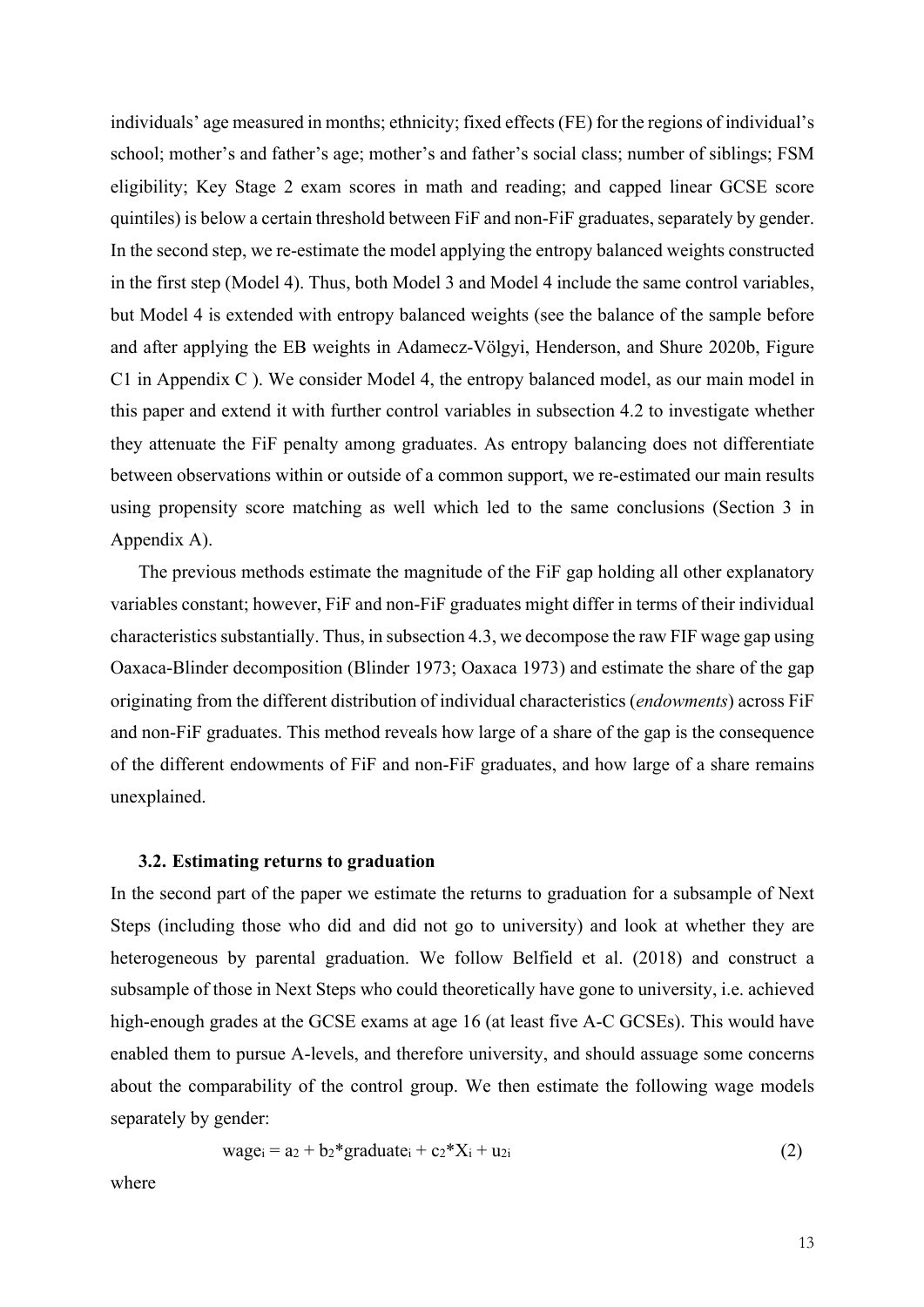| wagei                         | is log hourly wages,                                                             |
|-------------------------------|----------------------------------------------------------------------------------|
| $graduate_i$                  | is a binary variable capturing whether individual $i$ is a university            |
|                               | graduate;                                                                        |
| $X_i$                         | is a vector of individual characteristics, which in some models includes:        |
| parents nodegree <sub>i</sub> | is a binary variable capturing whether individual <i>i's</i> parents do not have |
|                               | university degrees;                                                              |
| $FiF_i$                       | is the interaction of 'parents nodegree' and 'graduate';                         |
| $u_{2i}$                      | is an error term, robust and clustered by sampling schools.                      |

We estimate equation (2) using ordinary least squares and sequentially introduce our control variables and entropy-balanced weights as before.<sup>7</sup> In Model 1, we do not control for any other characteristics than the variables of interest, 'graduatei'. In Model 2, we add whether the individual belongs to the sample boost added to the survey in Wave 4, along with demographic and family background characteristics (age in months, mother's and father's social class, region at age 13/14, ethnicity). In Model 3, we add pre-university educational attainment (GCSE and A-level raw scores) as well as indicator variables for A-level subjects (Math, Sciences, Social science, Humanities, Arts, Languages and Other), whether attended Level 3 studies, whether obtained vocational qualifications, and whether attended independent secondary school at age 13/14. In Model 4 we apply entropy-balanced weights, estimated based on these variables. In Model 5, we add potential FiF (i.e. parents without a university degree, non-graduates) and in Model 6 we add the interaction term of potential FiF and whether or not the individual obtained a university degree. This allows us to disentangle the effects of an individual's own graduation from their parents' educational attainment.

## **4. Comparing the probability of employment and wages of FiF and non-FiF graduates**

## 4.1. **Main results**

Table 2 shows the association between being first in family and the probability of employment, estimated using linear probability models. All coefficients are interpreted as one-hundredths of a percentage point, i.e. 100 times the coefficients are interpreted as percentage points. According to Model 1, in which no additional control variables are included, the relationship

<sup>&</sup>lt;sup>7</sup> See the balance of the sample before and after applying the entropy balanced weights in Adamecz-Völgyi, Henderson, and Shure 2020b, Appendix D.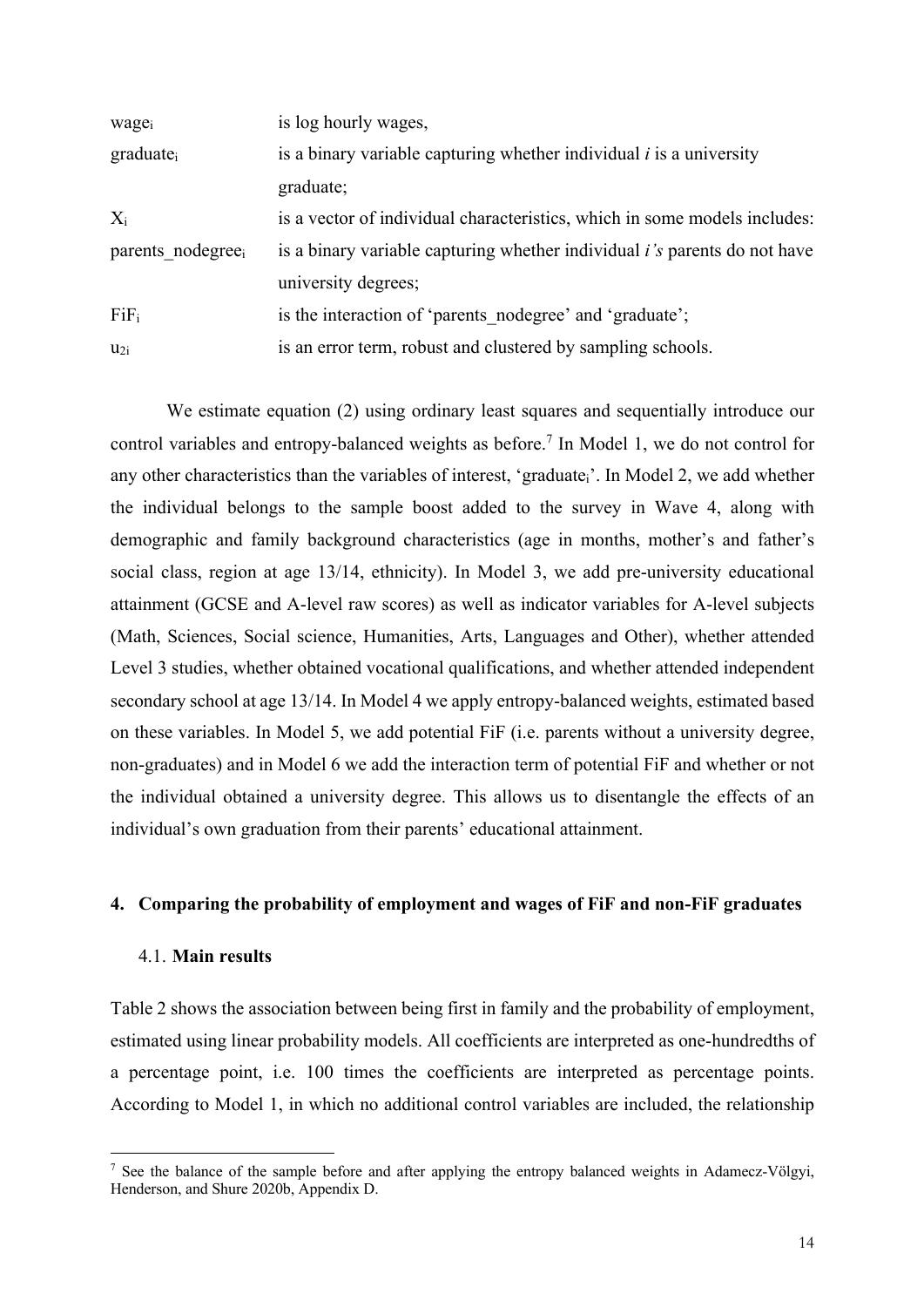between first in family and the probability of employment is positive, 0.7 percentage points among men and 1.9 percentage points among women, and both coefficients are insignificant. Adding various demographic and family background characteristics in Model 2 and controls for early educational attainment in Model 3 do not change these small and insignificant effects, neither does applying entropy balanced weights (Model 4). Thus, we do not find evidence of any systematic statistical relationship between the probability of employment and being FiF for university graduates.

| Model 1    | Model 2                     | Model 3                                                                   | Model 4                                                                         |
|------------|-----------------------------|---------------------------------------------------------------------------|---------------------------------------------------------------------------------|
|            |                             |                                                                           |                                                                                 |
| 0.007      | 0.028                       | 0.024                                                                     | 0.010                                                                           |
| (0.024)    | (0.029)                     | (0.030)                                                                   | (0.034)                                                                         |
| $0.872***$ | 1.260                       | 1.084                                                                     | 1.127                                                                           |
| (0.017)    | (0.844)                     | (0.849)                                                                   | (1.142)                                                                         |
| 1,147      | 1,147                       | 1,147                                                                     | 1,147                                                                           |
|            |                             |                                                                           |                                                                                 |
| 0.019      | 0.011                       | 0.001                                                                     | $-0.007$                                                                        |
| (0.020)    | (0.023)                     | (0.023)                                                                   | (0.025)                                                                         |
| $0.875***$ | 1.434**                     | 1.004                                                                     | 1.373                                                                           |
| (0.017)    | (0.681)                     | (0.659)                                                                   | (0.870)                                                                         |
| 1,524      | 1,524                       | 1,524                                                                     | 1,524                                                                           |
|            |                             |                                                                           |                                                                                 |
| $^{+}$     | Yes                         | Yes                                                                       | Yes                                                                             |
|            | Yes                         | Yes                                                                       | Yes                                                                             |
|            |                             |                                                                           |                                                                                 |
|            |                             | Yes                                                                       | Yes                                                                             |
|            |                             |                                                                           |                                                                                 |
|            |                             |                                                                           |                                                                                 |
|            |                             |                                                                           | Yes                                                                             |
|            | $\sim$ $\sim$ $\sim$ $\sim$ | Men<br>Women<br>$\alpha$ $\alpha$ $\beta$ $\beta$ $\beta$<br>$\mathbf{1}$ | Control variables and entropy balanced weights<br>$\cdot$<br>$1 - 1$<br>$1 - i$ |

**Table 2: The effects of being FiF among graduates on the probability of employment**

Linear probability models estimated by OLS. Robust standard errors clustered by sampling school are in parentheses. \*\*\* p<0.01, \*\* p<0.05, \* p<0.1. All models are weighted using Wave 8 weights. Control variables: Sample boost: whether the individual belongs to the sample boost added to the survey in Wave 4. Demographics and family background: age measured in months in 2015 as a continuous variable; ethnicity (White); fixed effects for the region of school at age 13/14; mother's and father's age, mother's and father's social class, number of siblings in 2004; FSM eligibility at age 15/16. Early educational attainment: math and reading Key Stage 2 test scores in quintiles, measured at age 11. Educational progression: capped linear GCSE score quintiles at age 16. Due to missing information on parental education, eight male and 10 female observations were dropped from the sample. The missing values of all other explanatory variables are controlled for using missing flags. +Note that adding the sample boost dummy to Model 1 would lead to almost identical results. Sources: Model 1-2: University College London, UCL Institute of Education, Centre for Longitudinal Studies. (2018). Next Steps: Sweeps 1-8, 2004-2016. DOI: 10.5255/UKDA-SN-5545-6. Model 3-5: University College London, UCL Institute of Education, Centre for Longitudinal Studies. (2018). Next Steps: Sweeps 1-8, 2004-2016: Secure Access. DOI: 10.5255/UKDA-SN-7104-4

In terms of log hourly wages, on the other hand, we find clear gender differences (Table 3). In all wage models, coefficients are reported in log points, and may be transformed to percentages through the following transformation:  $100^*$ ( $e^{beta}$  – 1), where beta is the estimated coefficient.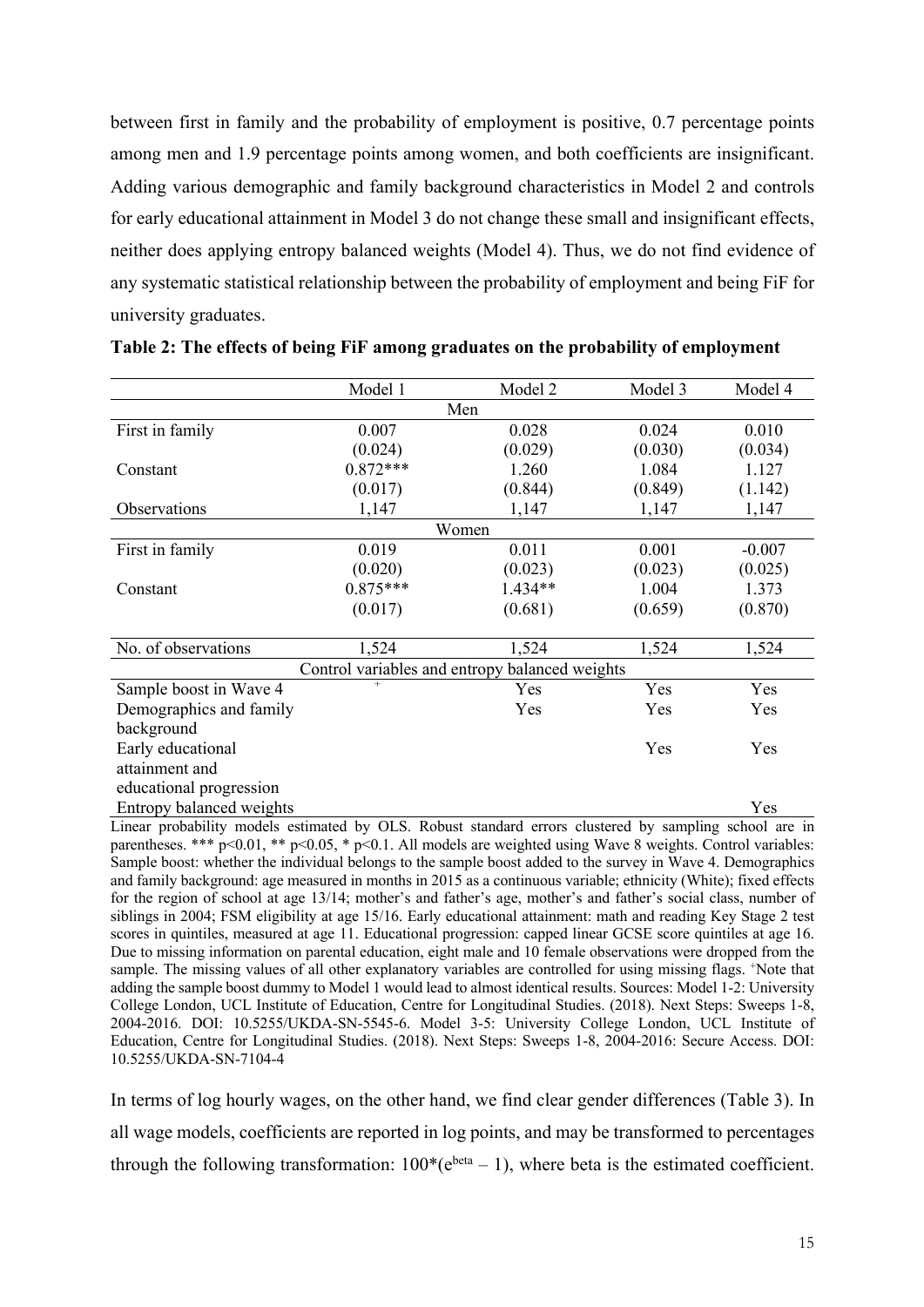Among men, adding controls to the empty model turns the initially small, negative insignificant relationship (-0.036 log points in Model 1) to positive and significant (0.089 log points in Model 3) but applying the entropy balanced weights brings down the estimated coefficient close to zero (-0.009). Among women, the initially large negative relationship (-0.102 log points) gets smaller in magnitude by sequentially controlling for demographic and family background variables and early educational attainment, but it is still large and significant in Model 3 (-0.075 log points). It remains negative and statistically significant even after entropy balancing in Model 4 (-0.087 log points). In terms of percentages, in our preferred Model 4, we find that FiF female graduates earn on average 8.3% less than graduate women who have graduate parents.

|                   | Model 1     | Model 2                                        | Model 3   | Model 4   |
|-------------------|-------------|------------------------------------------------|-----------|-----------|
|                   |             | Men                                            |           |           |
| First in family   | $-0.036$    | 0.062                                          | $0.089*$  | $-0.009$  |
|                   | (0.039)     | (0.046)                                        | (0.046)   | (0.033)   |
| Constant          | 2.486***    | 3.038*                                         | 2.439     | $-0.277$  |
|                   | (0.035)     | (1.593)                                        | (1.612)   | (1.241)   |
| Observations      | 866         | 866                                            | 866       | 866       |
|                   |             | Women                                          |           |           |
| First in family   | $-0.102***$ | $-0.087**$                                     | $-0.075*$ | $-0.087*$ |
|                   | (0.038)     | (0.038)                                        | (0.038)   | (0.047)   |
| Constant          | $2.442***$  | 1.643                                          | 1.977     | 1.953     |
|                   | (0.032)     | (1.134)                                        | (1.322)   | (1.583)   |
| No. of            | 1,172       | 1,172                                          | 1,172     | 1,172     |
| observations      |             |                                                |           |           |
|                   |             | Control variables and entropy balanced weights |           |           |
| Sample boost in   | $+$         | Yes                                            | Yes       | Yes       |
| Wave 4            |             |                                                |           |           |
| Demographics      |             | Yes                                            | Yes       | Yes       |
| and family        |             |                                                |           |           |
| background        |             |                                                |           |           |
| Early educational |             |                                                | Yes       | Yes       |
| attainment and    |             |                                                |           |           |
| educational       |             |                                                |           |           |
| progression       |             |                                                |           |           |
| Entropy balanced  |             |                                                |           | Yes       |
| weights           |             |                                                |           |           |

**Table 3: The effects of being FiF among graduates on log hourly wages at age 25/26**

Linear models estimated by OLS. All coefficients are in log points and may be transformed to percentages through the following transformation:  $100^*(e^{beta} - 1)$ , where beta is the estimated coefficient. Robust standard errors clustered by sampling school are in parentheses. \*\*\*  $p<0.01$ , \*\*  $p<0.05$ , \*  $p<0.1$ . All models are weighted using Wave 8 weights. Control variables: Sample boost: whether the individual belongs to the sample boost added to the survey in Wave 4. Demographics and family background: age measured in months in 2015 as a continuous variable; ethnicity (White); fixed effects for the region of school at age 13/14; mother's and father's age, mother's and father's social class, number of siblings in 2004; FSM eligibility at age 15/16. Early educational attainment: math and reading Key Stage 2 test scores in quintiles, measured at age 11. Educational progression: capped linear GCSE score quintiles at age 16. Due to missing information on parental education, six male and nine female individuals were dropped from the sample. The missing values of all other explanatory variables are controlled for using missing flags. +Note that adding the sample boost dummy to Model 1 would lead to almost identical results. Sources: Model 1-2: University College London, UCL Institute of Education, Centre for Longitudinal Studies.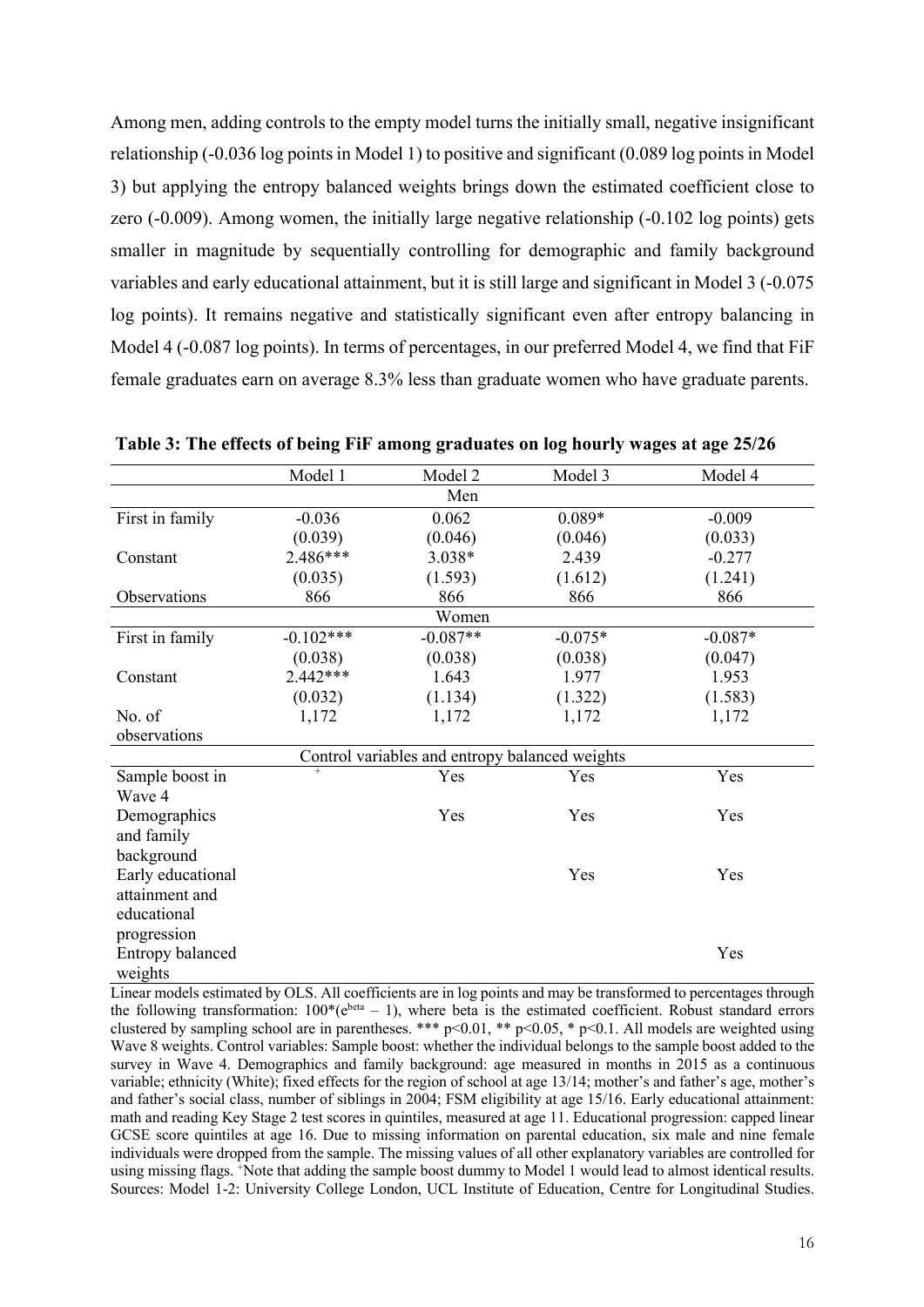(2018). Next Steps: Sweeps 1-8, 2004-2016. DOI: 10.5255/UKDA-SN-5545-6. Model 3-5: University College London, UCL Institute of Education, Centre for Longitudinal Studies. (2018). Next Steps: Sweeps 1-8, 2004-2016: Secure Access. DOI: 10.5255/UKDA-SN-7104-4

## **4.2. Exploring alternative explanations**

In Table 4, we extend our main wage model, the *entropy balanced model* (Model 4 in Table 3) to look at whether adding further control variables to the model changes the magnitude of the estimated FiF wage penalty on the sample of graduates. The goal here is to identify variables that may be driving the FiF penalty, particularly for female graduates. We include measures on the details of HE degree (university quality, subject choice), the details of employment and finding a job, fertility and living conditions, and non-cognitive skills. We think about these measures as potential channels of the effects of being FiF on wages, and we are interested in whether they attenuate the FiF gap. Note that any of these variables, just as any of the earlier control variables that we used in the main model, could be *bad controls* (Angrist and Pischke 2008) in the sense that they could already be the consequence of parental education. Model 1 in Table 4 is our main model (i.e. the same as Model 4 in Table 3), which we include as a point of comparison.

One potential source of the female FiF penalty could be if FiF graduates study at lower quality institutions or do degrees in lower return subjects. Thus, in Model 2, we add variables on the details of the HE degree of individuals, on top of the variables used in the main model:

- Having an MA/MSc degree (as opposed to a BA/BSc);
- University course in four categories (STEM, LEM, OSSAH and other);
- Attending a Russell Group university (a measure of elite university attendance);

Second, it also may be that they choose different occupations, work in different industries, have different preference about jobs, or they have less social capital that would help them to find good jobs, than non-FiF graduates. In Model 3, we add variables on the details of employment on top of the variables used in the previous model:

- Preference for a high-paying job at age 13;
- Finding job through social network;
- Whether qualification was needed to get current job;
- Working more than 45 hours a week;
- Working part-time;
- Occupation (1-digit Standard Occupational Classification (SOC) code);
- Industry (1-digit Standard Industrial Classification (SIC) code).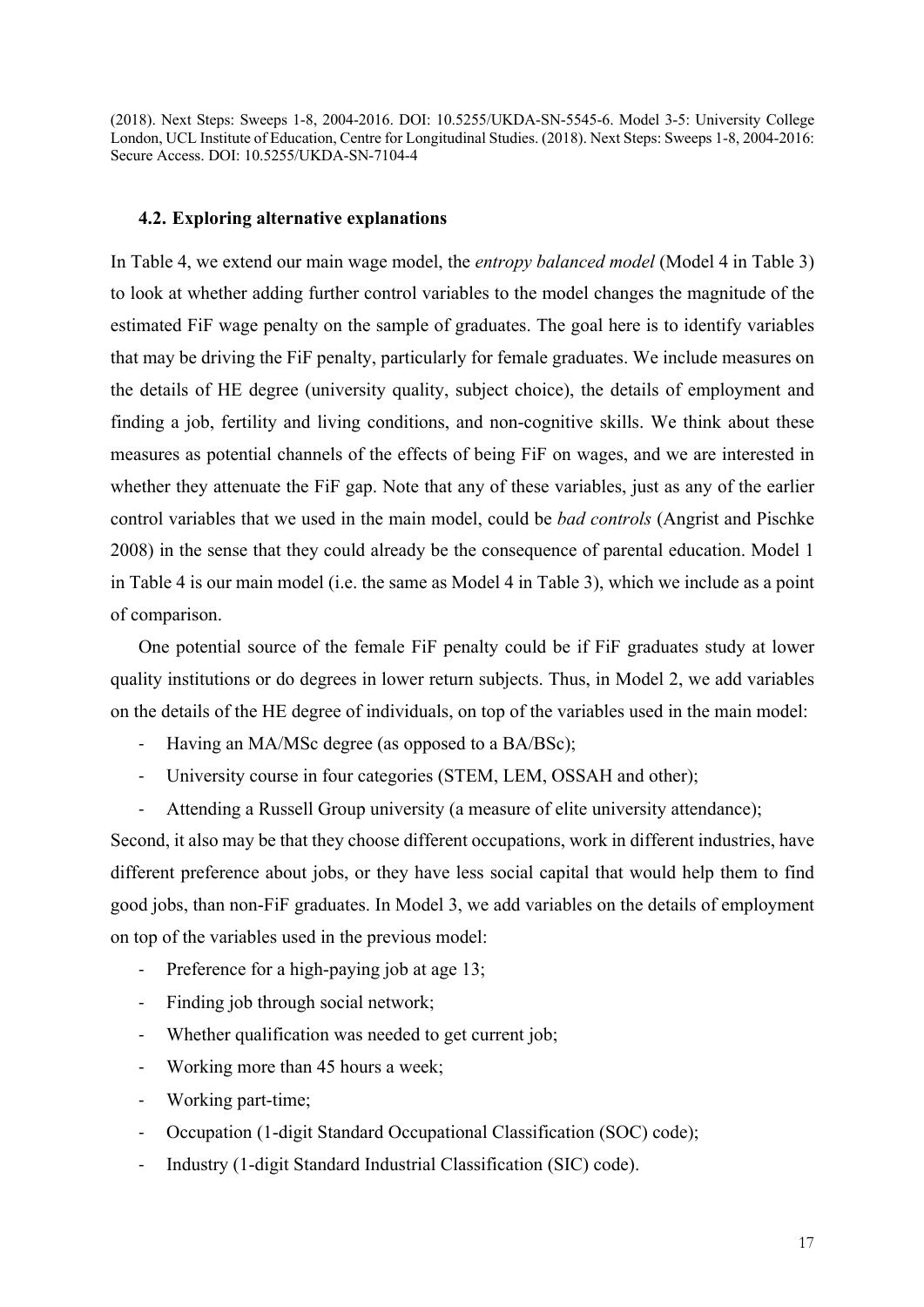Another potential explanation for why we observe a FiF penalty for women may be that FiF women might be more likely to have children earlier than their non-FiF graduate peers. If they have already taken time out of the labor market to have children, they may face a child penalty, which explains part of the FiF penalty. Similarly, they might also make different living and mating choices. Thus, in Model 4, we add variables on their current family and living circumstances on top of the variables used in the previous model:

- Having a partner: defined as a partner living in the same household;
- Living with parents;
- Having children (binary).

Lastly, it may be that FiF graduates have different non-cognitive skills than their non-FiF graduate peers, which leads to lower labor market outcomes. Thus, we test this hypothesis by adding non-cognitive measures measured at age 25/26 in Model 5 including:

- Locus of control: the extent to which participants believe that they have control over events in their lives; derived using a 4-item scale based on (Lefcourt 1991);
- Trust: how trusting individuals would say themselves in other people on a scale from 0 to 10;
- Life satisfaction: how dissatisfied or satisfied individuals are about their life (five choices);
- Risk-taking: how willing individuals are to take risks on a scale from 0 to 10; and
- Patience: how patient individuals believe themselves on a scale from 0 to 10.

Table 4 shows the estimated coefficients on FiF in these five models. <sup>8</sup> Among men, we find small and non-significant estimates in all models, ranging from -0.009 to 0.036. Among women, adding information on the type of the HE degree slightly decreases the originally estimated coefficient from -0.087 to -0.079. Adding the details of employment has a small effect on the magnitude of the coefficient (-0.071), while adding information on family circumstances causes a further small decrease (-0.057). Lastly, adding variables on non-cognitive traits produces a coefficient of -0.055. These results show that among graduate women, FiF graduates earn on average 0.055 log points (5.4%) less than non-FiF graduates, even after controlling for a rich

<sup>&</sup>lt;sup>8</sup> If we added these variables to the main model one by one, as opposed to in groups, none of them would change the estimated effect significantly (Adamecz-Völgyi, Henderson, and Shure 2020b, Table C2 in Appendix C). Thus, there is no one specific variable that seems to be more important than the others based on this exercise. We have also estimated regression models including these variables one by one along with their interaction terms with FiF to see whether the FiF gap is heterogeneous across these categories. The estimated coefficients from these models are very imprecise. We have found it hard to draw conclusions from these results, so we do not report them; however, they are available from the authors upon request.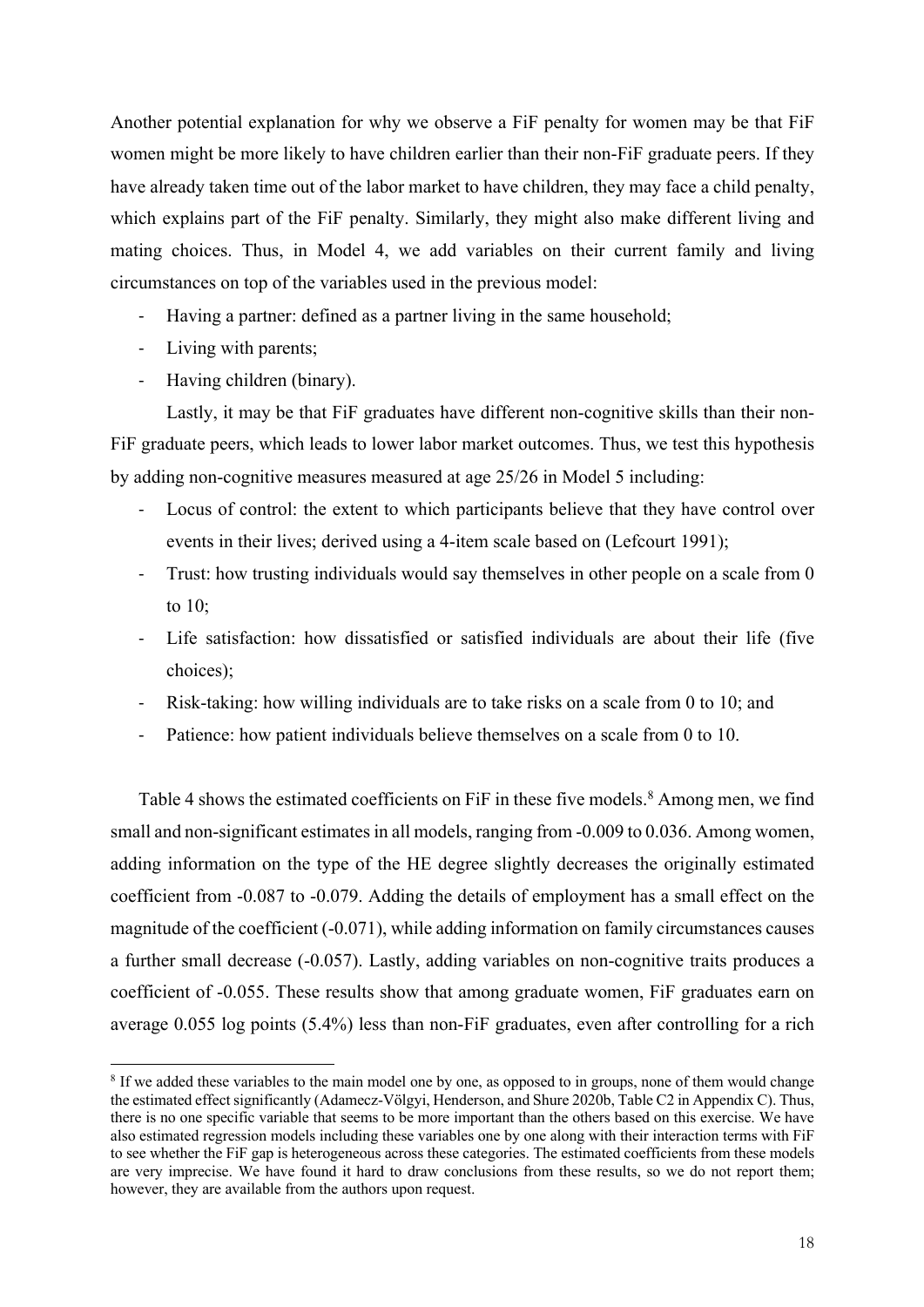set of potential mediators. While this effect is not significant, its magnitude is not different in a statistical sense from the one estimated in Model 1 (H0: -0.087 (0.047)=-0.055 (0.040), t-test p=0.6042).

| Table 4: The FiF wage gap among men and women (linear models with entropy |  |  |  |  |  |  |
|---------------------------------------------------------------------------|--|--|--|--|--|--|
| balanced weights; outcome variable: log hourly wage)                      |  |  |  |  |  |  |

|                            | Model 1   | Model 2           | Model 3   | Model 4  | Model 5  |
|----------------------------|-----------|-------------------|-----------|----------|----------|
|                            |           | Men               |           |          |          |
| FiF                        | $-0.009$  | $-0.006$          | 0.014     | 0.027    | 0.036    |
|                            | (0.033)   | (0.034)           | (0.029)   | (0.030)  | (0.031)  |
| Constant                   | $-0.277$  | $-0.135$          | $-0.015$  | 0.066    | 0.143    |
|                            | (1.241)   | (1.208)           | (1.106)   | (1.076)  | (1.034)  |
| No. of observations        | 866       | 866               | 866       | 866      | 866      |
|                            |           | Women             |           |          |          |
| FiF                        | $-0.087*$ | $-0.079*$         | $-0.071*$ | $-0.057$ | $-0.055$ |
|                            | (0.047)   | (0.044)           | (0.041)   | (0.040)  | (0.040)  |
| Constant                   | 1.953     | 2.457             | $2.745**$ | $2.316*$ | 2.559**  |
|                            | (1.583)   | (1.542)           | (1.249)   | (1.226)  | (1.279)  |
| No. of observations        | 1,172     | 1,172             | 1,172     | 1,172    | 1,172    |
|                            |           | Control variables |           |          |          |
| Sample boost               | Yes       | Yes               | Yes       | Yes      | Yes      |
| Demographics and family    | Yes       | Yes               | Yes       | Yes      | Yes      |
| background                 |           |                   |           |          |          |
| Early educational          | Yes       | Yes               | Yes       | Yes      | Yes      |
| attainment and educational |           |                   |           |          |          |
| progression                |           |                   |           |          |          |
| Details of HE degree       |           | Yes               | Yes       | Yes      | Yes      |
| Details of employment      |           |                   | Yes       | Yes      | Yes      |
| and finding a job          |           |                   |           |          |          |
| Fertility and living       |           |                   |           | Yes      | Yes      |
| conditions                 |           |                   |           |          |          |
| Non-cognitive skills       |           |                   |           |          | Yes      |

Sample of university graduates. Linear regression models estimated by OLS, weighted using entropy-balanced weights. Robust standard errors clustered by sampling school are in parenthesis. \*\*\*  $p \le 0.01$ , \*\*  $p \le 0.05$ , \*  $p \le 0.1$ . Control variables: Sample boost: whether the individual belongs to the sample boost added to the survey in Wave 4. Demographics and family background: age measured in months in 2015 as a continuous variable; ethnicity (White); region at age 13; mothers' and fathers' age, mothers' and fathers' social class, number of siblings, FSM eligibility. Early educational attainment: math and reading Key Stage 2 test scores in quintiles measured at age 11. Educational progression: capped linear GCSE score quintiles at age 16. Details of HE degree: having an MA degree; course (STEM, LEM, OSSAH, other); going to a Russell Group university. Details of employment and finding a job: industry, occupation, preference for a high-paying job at age 13, finding job through social network, whether qualification was needed to get current job, working more than 45 hours a week; occupation (1-digit SOC code); industry (1-digit SIC code). Family and living conditions: having children; living with parents; having a partner. Non-cognitive skills: locus of control; preference for risk; patience; trust. Due to missing information on parental education (i.e., first in family), 6 male and 9 female individuals were dropped from the sample. The missing values of all other explanatory variables are controlled for using missing flags.

Source: University College London, UCL Institute of Education, Centre for Longitudinal Studies. (2018). Next Steps: Sweeps 1-8, 2004-2016: Secure Access. DOI: 10.5255/UKDA-SN-7104-4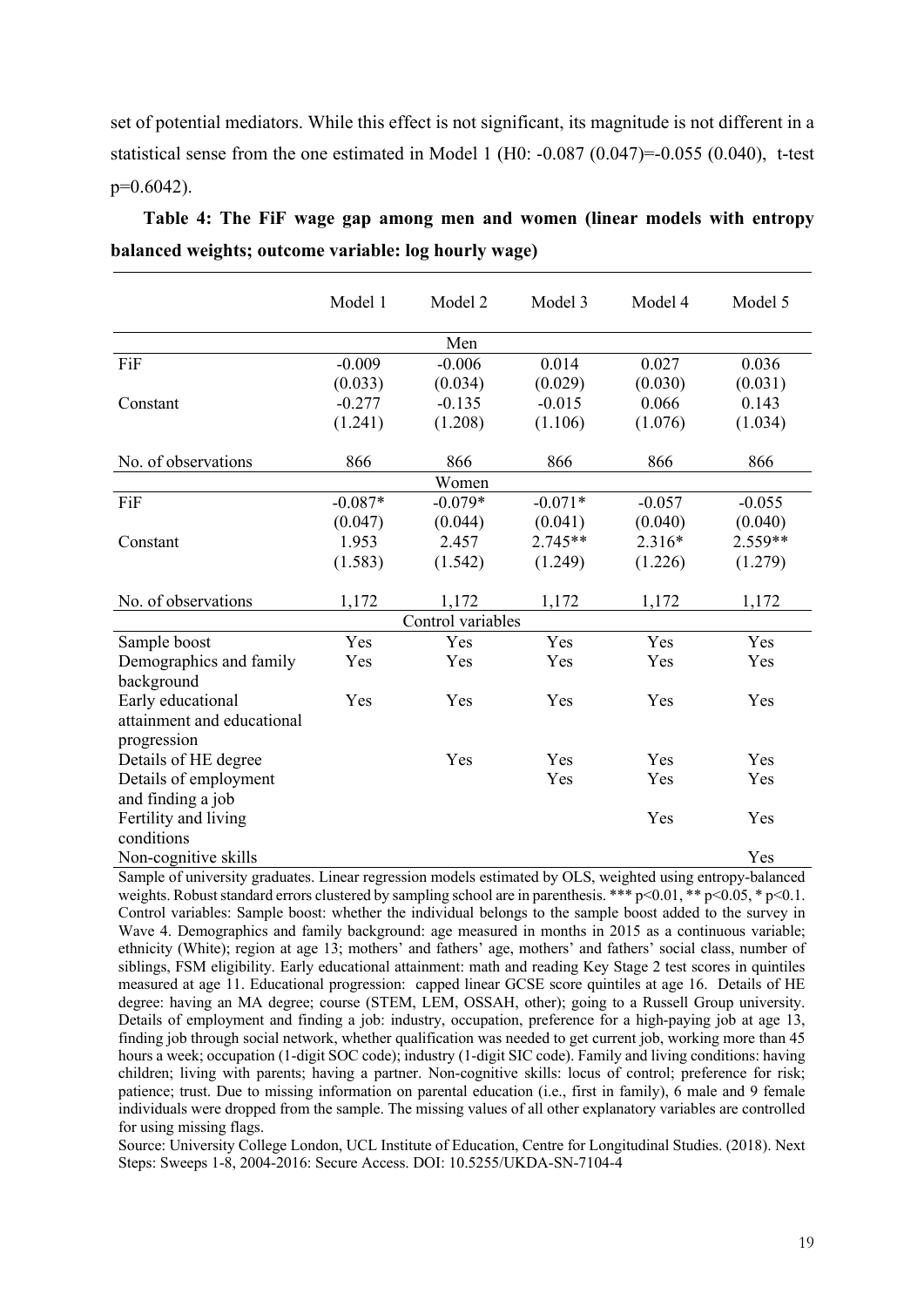### **4.3. Oaxaca-Blinder decomposition of the wage gap**

The Oaxaca-Blinder decomposition separates the FiF wage gap into an *explained* part that is the consequence of FiF and non-FiF graduates having different individual characteristics (*endowments*) and an *unexplained* part that consists of the different returns they have to these characteristics.



**Figure 1: The Oaxaca-Blinder decomposition of the FiF wage gap**

Sample of university graduates. No. of observations: Men: 866, Women: 1,172. Control variables: Sample boost: whether the individual belongs to the sample boost added to the survey in Wave 4. Demographics and family background: age measured in months in 2015 as a continuous variable; ethnicity (White); region at age 13; mothers' and fathers' age, mothers' and fathers' social class (NSEC), number of siblings, FSM eligibility. Early educational attainment: math and reading Key Stage 2 test scores in quintiles measured at age 11. Educational progression: capped linear GCSE score quintiles at age 16. Details of HE degree: having an MA degree; course (STEM, LEM, OSSAH, other); going to a Russell Group university. Details of employment and finding a job: industry, occupation, preference for a high-paying job at age 13, finding job through social network, whether qualification was needed to get current job, working more than 45 hours a week; occupation (1-digit SOC code); industry (1-digit SIC code). Family and living conditions: having children; living with parents; having a partner. Non-cognitive skills: locus of control; preference for risk; patience; trust. Due to missing information on parental education (i.e., first in family), 6 male and 9 female individuals were dropped from the sample. The missing values of all other explanatory variables are controlled for using missing flags. Source: University College London, UCL Institute of Education, Centre for Longitudinal Studies. (2018). Next Steps: Sweeps 1-8, 2004-2016: Secure Access. DOI: 10.5255/UKDA-SN-7104-4 Sannis of university graditates. No. of elsewations: the 866, Women: 1, 172. Control wisibles: Sample bases<br>background: age model and the differential returns to the differential returns to the differential returns to the

Among women (left panel of Figure 1), the raw wage gap is 0.102 log points: FiF female graduates earn 0.102 log points less than non-FiF female graduates. Most of this gap (96%) is explained by their endowments, i.e. by the difference of the distributions of characteristics across the two groups. Among men (right panel of Figure 1), the raw wage gap is 0.031 log points: FiF graduates earn on average 0.031 log point less than non-FiF graduates. The difference in the endowments between FiF and non-FiF graduates would suggest an even larger wage penalty for FiF graduates, 0.099 log points; however, almost 2/3 of this difference is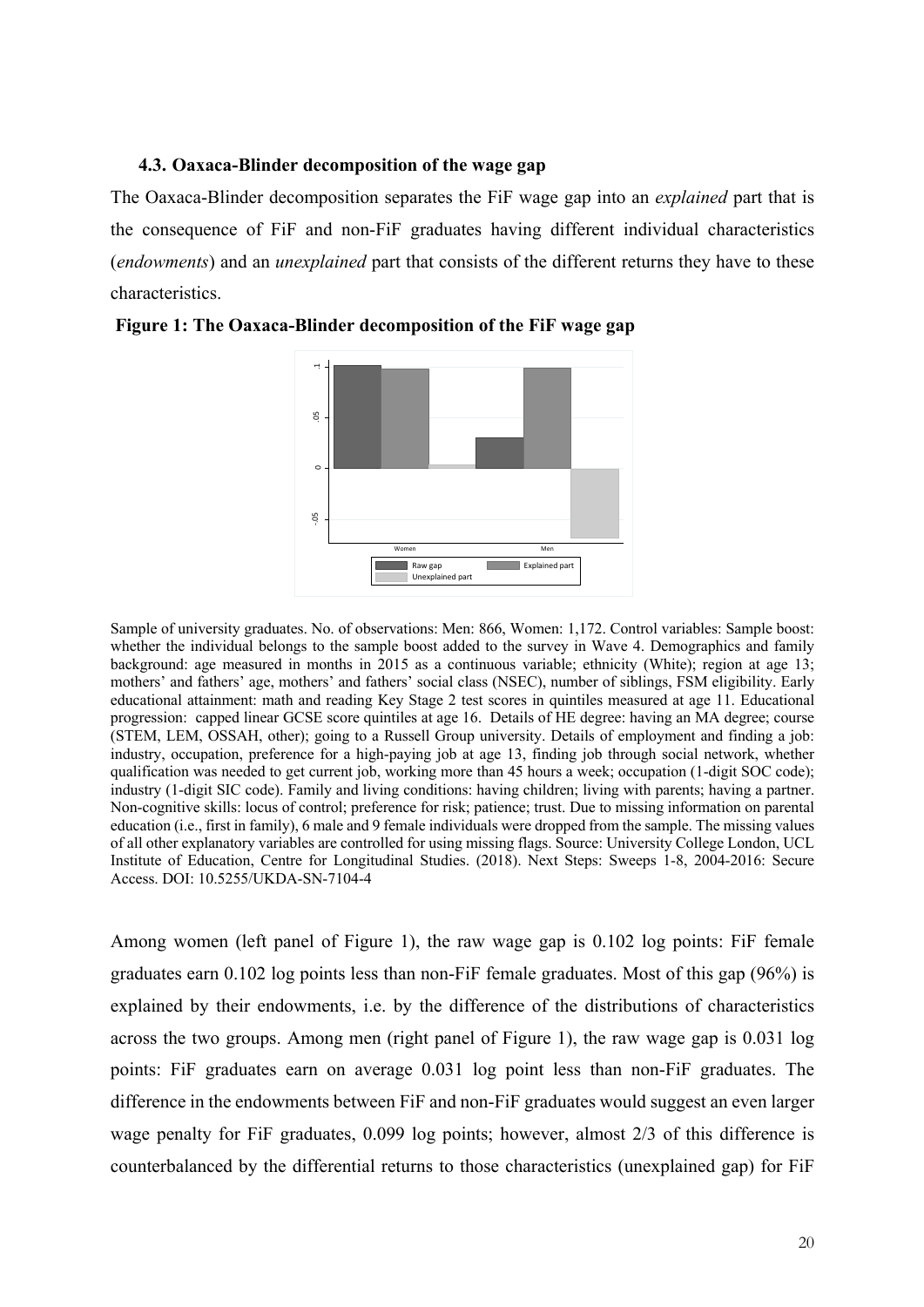male graduates. Interestingly, the hypothetical FiF wage gap that is due to endowments is very similar among men and women (0.099 and 0.098 log points, respectively); however, some unexplained differences can counterbalance this penalty among men but not among women.



**Figure 2: Log points of the raw wage gap explained by endowments (Oaxaca-Blinder decomposition)**

Sample of university graduates. No. of observations: Men: 866, Women: 1,172. Control variables: Sample boost: whether the individual belongs to the sample boost added to the survey in Wave 4. Demographics and family background: age measured in months in 2015 as a continuous variable; ethnicity (White); region at age 13; mothers' and fathers' age, mothers' and fathers' social class (NSEC), number of siblings, FSM eligibility. Early educational attainment: math and reading Key Stage 2 test scores in quintiles measured at age 11. Educational progression: capped linear GCSE score quintiles at age 16. Details of HE degree: having an MA degree; course (STEM, LEM, OSSAH, other); going to a Russell Group university. Details of employment and finding a job: industry, occupation, preference for a high-paying job at age 13, finding job through social network, whether qualification was needed to get current job, working more than 45 hours a week; occupation (1-digit SOC code); industry (1-digit SIC code). Family and living conditions: having children; living with parents; having a partner. Non-cognitive skills: locus of control; preference for risk; patience; trust. Due to missing information on parental education (i.e., first in family), 6 male and 9 female individuals were dropped from the sample. The missing values of all other explanatory variables are controlled for using missing flags. Source: University College London, UCL Institute of Education, Centre for Longitudinal Studies. (2018). Next Steps: Sweeps 1-8, 2004-2016: Secure Access. DOI: 10.5255/UKDA-SN-7104-4 **Example 6.** The set of the set of the set of the set of the set of the set of the set of the set of the set of the set of the set of the set of the set of the set of the set of the set of the set of the set of the set of

Among women, early educational attainment, whether they went to an elite university, and whether they work in positions that require them to have a HE degree contributes the most to the FiF wage penalty (Figure 2). Among men, their occupation seems to the most important, followed by whether they live with their parents. As seen on Figure 1, most of these negative effects for men, however, are counterbalanced by unexplained wage differences across FiF and non-FiF male graduates. The wages of FiF women, on the other hand, are more determined by their endowments.

#### **5. Disentangling the returns to graduation from parental education**

The results found in the first part of this paper show a wage penalty for FiF women as compared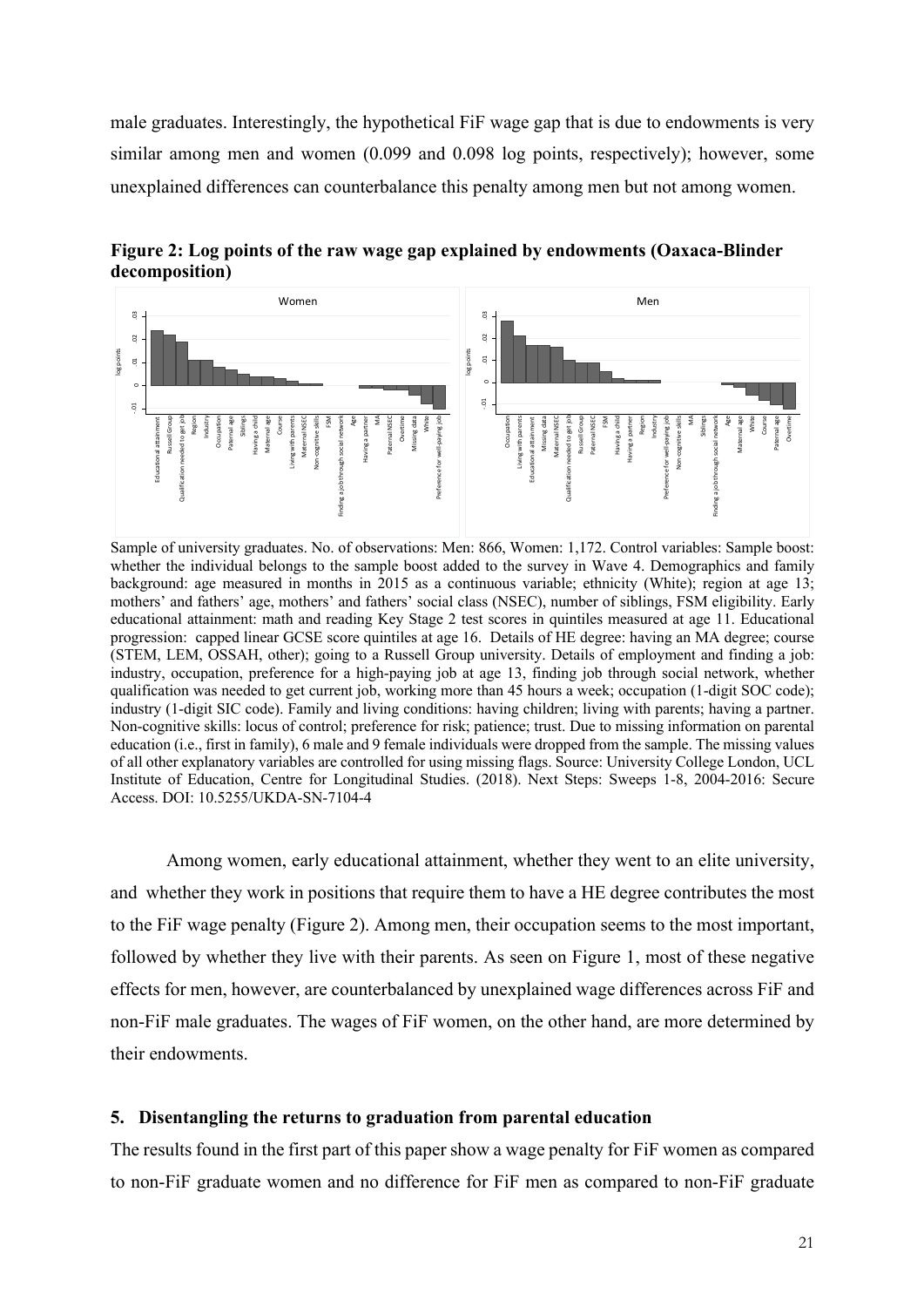men. This penalty for FiF women could be driven either by lower returns to graduation for FiF women or a large penalty for having non-graduate parents (i.e. a socio-economic or family background penalty). To probe these two mechanisms, we now turn to our attention to estimating the returns to graduation on a sample of university graduates and young people who had the potential to go to university but did not.

We find a 0.072 log point return to graduation for men and 0.105 log point return to graduation for women if we do not include any control variables (Table 5). Gradually adding the previously mentioned control variables (whether the individual belongs to the sample boost; demographic and family background characteristics (age in months, mother's and father's social class, region at age 13/14, ethnicity); pre-university educational attainment (GCSE and A-level raw scores); indicator variables for A-level subjects (Math, Sciences, Social science, Humanities, Arts, Languages and Other); whether attended Level 3 studies; whether obtained vocational qualifications and whether attended independent secondary school at age 13/14) and applying entropy-balanced weights decreases the estimated returns to graduation to 0.028 log points among men and to 0.030 log points among women in Model 4 (Table 5).

We first look at the role of parental education by including a binary variable for nongraduate parents (i.e. being a potential FiF) to the model in Model 5 and then look at the heterogeneity of the returns to graduation with respect to parental non-graduation by adding the interaction term of an individual's own graduation and parental non-graduation to the model in Model 6. Among men, when we control for parental non-graduation in Model 5, it does not change the average returns to graduation estimated earlier. Interestingly, we find that men with non-graduate parents earn 0.083 log points (8.7%) more on average (Model 5 in Table 5). Looking at the differential effects of graduation across men with non-graduate versus graduate parents in Model 6 reveals no significant difference across the two groups and underlines our earlier results that among men, being FiF does not matter in the labor market at this age.

| Table 3. Keturns to graduation among those having at least 3 A-C GCSE grades (mical |         |  |                 |         |         |         |  |  |  |
|-------------------------------------------------------------------------------------|---------|--|-----------------|---------|---------|---------|--|--|--|
| models predicting log hourly wages at age 25/26)                                    |         |  |                 |         |         |         |  |  |  |
|                                                                                     | Model 1 |  | Model 2 Model 3 | Model 4 | Model 5 | Model 6 |  |  |  |
|                                                                                     |         |  |                 |         |         |         |  |  |  |

**Table 5: Returns to graduation among those having at least 5 A-C GCSE grades (linear** 

|                           | .                    |                  | .                   | .                | .                | 111000010           |
|---------------------------|----------------------|------------------|---------------------|------------------|------------------|---------------------|
|                           |                      |                  | Men                 |                  |                  |                     |
| Graduation                | $0.072**$<br>(0.034) | 0.046<br>(0.036) | $-0.013$<br>(0.036) | 0.028<br>(0.035) | 0.032<br>(0.035) | 0.065<br>(0.066)    |
| Parents have no<br>degree |                      |                  |                     |                  | $0.083**$        | $0.109*$            |
| FiF                       |                      |                  |                     |                  | (0.037)          | (0.060)<br>$-0.049$ |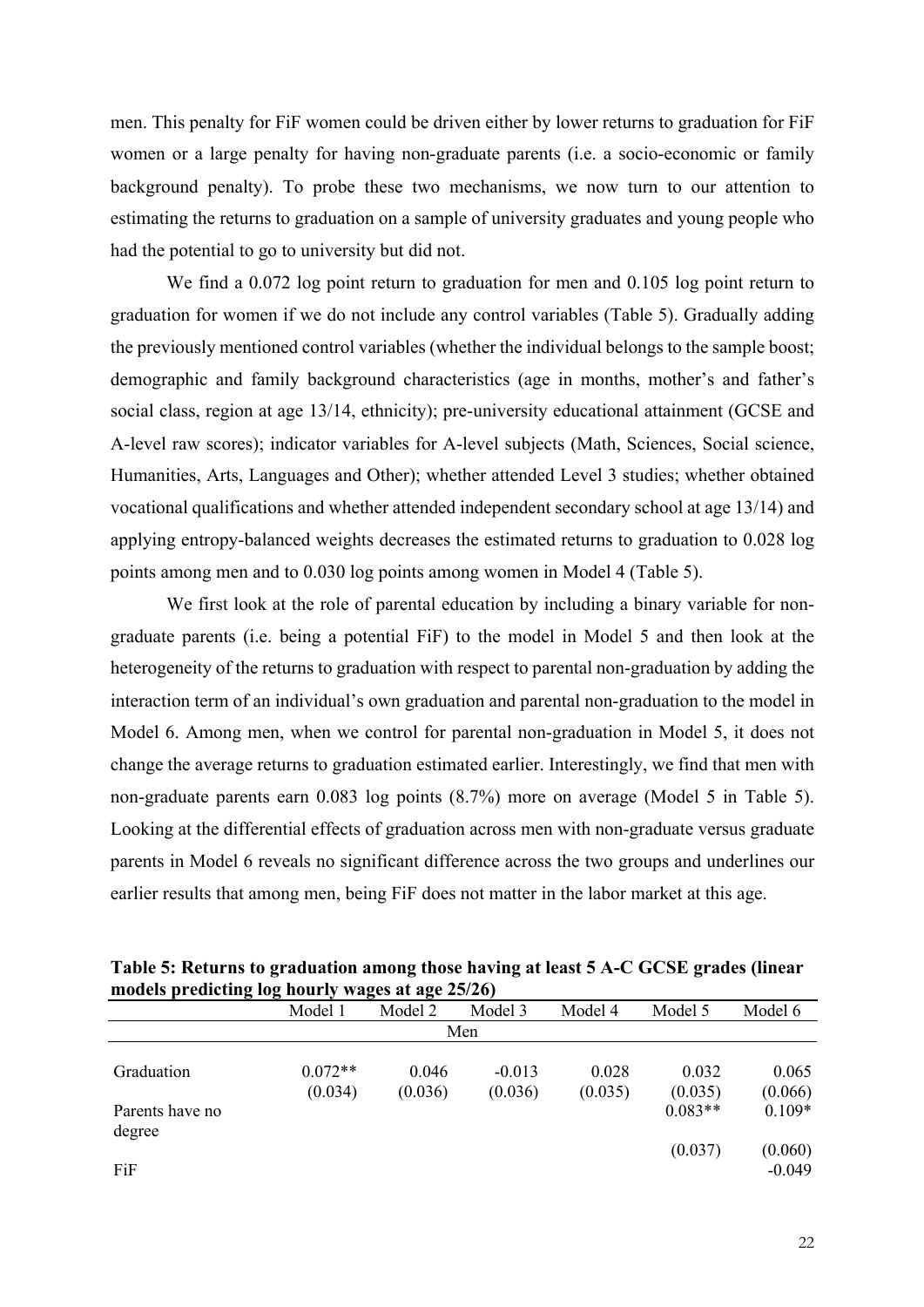|                         |            |                                         |           |          |             | (0.074)     |
|-------------------------|------------|-----------------------------------------|-----------|----------|-------------|-------------|
| Constant                | <b>NR</b>  | $3.416**$                               | $3.062**$ | 0.289    | 0.287       | 0.303       |
|                         |            | (1.340)                                 | (1.414)   | (1.288)  | (1.296)     | (1.290)     |
| No. of observations     | 1,401      | 1,401                                   | 1,401     | 1,401    | 1,401       | 1,401       |
|                         |            | Women                                   |           |          |             |             |
| Graduation              | $0.105***$ | $0.089***$                              | 0.022     | 0.030    | 0.023       | $-0.095**$  |
|                         | (0.026)    | (0.026)                                 | (0.027)   | (0.026)  | (0.026)     | (0.045)     |
| Parents have no         |            |                                         |           |          | $-0.128***$ | $-0.216***$ |
| degree                  |            |                                         |           |          |             |             |
|                         |            |                                         |           |          | (0.033)     | (0.049)     |
| FiF                     |            |                                         |           |          |             | $0.159***$  |
|                         |            |                                         |           |          |             | (0.051)     |
| Constant                | <b>NR</b>  | $-0.319$                                | $-0.980$  | $-0.139$ | $-0.110$    | $-0.089$    |
|                         |            | (0.818)                                 | (0.850)   | (0.919)  | (0.902)     | (0.893)     |
| No. of observations     | 1,958      | 1,958                                   | 1,958     | 1,958    | 1,958       | 1,958       |
|                         |            | Control variables and entropy balancing |           |          |             |             |
| Sample boost            | $+$        | Yes                                     | Yes       | Yes      | Yes         | Yes         |
| Family background       |            | Yes                                     | Yes       | Yes      | Yes         | Yes         |
| Early and pre-          |            |                                         | Yes       | Yes      | Yes         | Yes         |
| university educational  |            |                                         |           |          |             |             |
| attainment              |            |                                         |           |          |             |             |
| Entropy balance weights |            |                                         |           | Yes      | Yes         | Yes         |

Linear models estimated by OLS, weighted using Wave 8 weights. Sample of those having at least 5 A-C GCSE examinations. All coefficients are in log points and may be transformed to percentages through the following transformation:  $100^*(e^{beta} - 1)$ , where beta is the estimated coefficient. Robust standard errors clustered by sampling school are in parentheses. \*\*\*  $p<0.01$ , \*\*  $p<0.05$ , \*  $p<0.1$ . Control variables: Sample boost: whether the individual belongs to the sample boost added to the survey in Wave 4. Family background: age in months as a continuous variable, mother's and father's social class, region, ethnicity. Early and pre-university educational attainment: GCSE and A-level raw scores, indicator variables for A-level subjects as Math, Sciences, Social science, Humanities, Arts, Languages and Other, Level 3 studies, a binary variable for having vocational qualifications, a binary variable capturing whether the individual attended independent secondary school at age 13/14. Missing observations are controlled for using missing flags in the case of all explanatory variables, including first in family. <sup>+</sup>Note that adding the sample boost dummy to Model 1 would lead to almost identical results. Source: University College London, UCL Institute of Education, Centre for Longitudinal Studies. (2018). Next Steps: Sweeps 1-8, 2004-2016: Secure Access. DOI: 10.5255/UKDA-SN-7104-4

Among women, we find that those with non-graduate parents tend to earn on average 0.128 log points (13.7%) less (Model 5, Table 5). Using the coefficient of the interaction term of an individual's own graduation and parental non-graduation to decompose the effects of graduation across women with graduate versus non graduate parents reveals that the positive returns to graduation are realized solely on the potential FiF group, i.e. on women with nongraduate parents (Model 6, Table 5). The wage returns to graduation among women with graduate parents are in fact negative (-0.095 log points), while the returns to graduation among women with non-graduate parents are positive (0.159-0.095=0.064 log points). The negative effect of having non-graduate parents for women is so large (-0.216 log points), however, that it is larger than the return to graduation for the FiF group. Thus, the negative effect of FiF that we found earlier for graduate women is the consequence of the large negative effect of having non-graduate parents for women in general.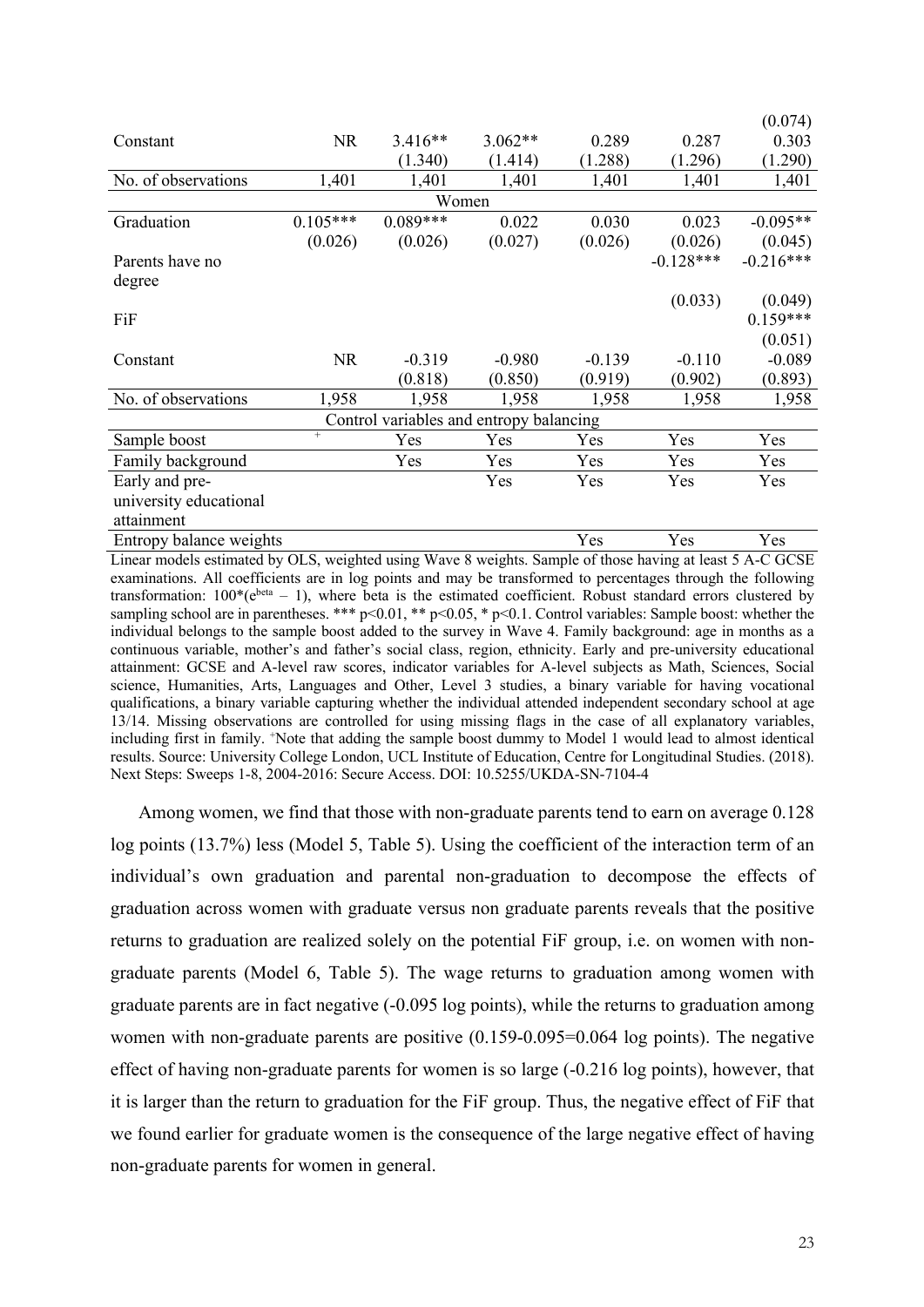#### **6. Discussion and conclusion**

This paper is the first to investigate the early career labor market outcomes of first in family university graduates in England. Our empirical approach allows us to examine whether FiF individuals face a premium or a penalty on the graduate labor market as compared to their peers who match their parents with a degree. Comparing the wages of a recent cohort of university graduates, we find that there is a substantial gender difference in the association between being first in family to graduate from university and wages at age 25/26. While for men, being the first in family to graduate from university is not associated with lower wages, FiF women earn on average 8.3 percent less than graduate women whose parents are also graduates, net of the effect of earlier educational attainment (ability differences) and other measures of family background. Controlling for a long list of variables, including university, subject, industry, occupation, fertility and non-cognitive traits, does not eliminate the FiF penalty that we find for graduate women.

Once we conduct the Oaxaca-Blinder decomposition of this female FiF vs. non-FiF gap, it seems that taking a job which did not require their university degree, having lower prior attainment, and a degree from a less prestigious institution are important factors in explaining this gap. The fact that FiF women may be "undermatching" in the labor market could indicate a larger role for university career services targeted at this disadvantaged group. Interestingly, the theoretical FiF wage gap that arises from the endowments of men and women are the same for both genders. However, men are able to compensate for two-thirds of this gap while women are not. One potential explanation for this puzzle is that the social pressure to contribute financially to their families, or to be a financial success, might be felt more acutely for FiF men than FiF women and hence men have a higher preference for well-paying jobs. It might also be that some unobserved personality characteristics, for example, overconfidence, drive these results.

With respect to the question of whether the penalty for FiF women is driven by lower returns to graduation for FiF women or a large penalty for having non-graduate parents (i.e. a socio-economic or family background penalty), we find evidence to support the latter. We use a sample of university graduates and young people who had the potential to go to university but did not. We find that the returns to graduation are higher for women whose parents are not graduates compared to women whose parents are graduates. However, women face such a large penalty on the labor market for coming from a less educated family that it completely counterbalances their high returns to graduation – hence the female FiF penalty that we have found earlier. The results for men are again quite different from those for women: men with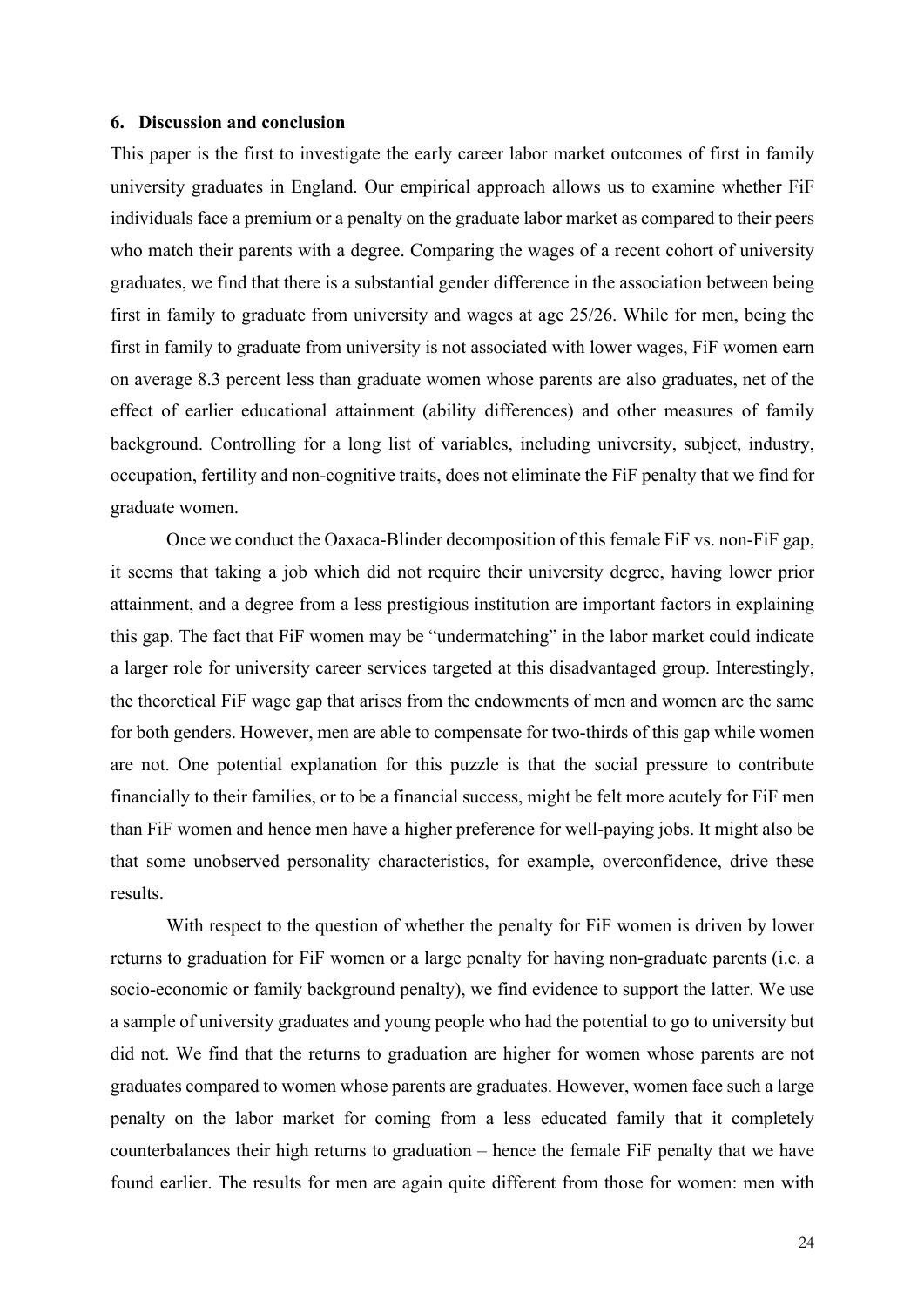non-graduate parents earn on average more than men with graduate parents. This surprising result might be due to the social pressure on men towards financial success; men with lower initial financial resources might be more motivated to earn more than men from wealthier families. The very different findings for women might be explained by gender differences in the effects of lower initial levels of financial resources and social capital, or differential levels of motivation or social pressure to improve their financial standing. Either way, this is a stark finding that indicates women face a larger penalty for their low SES background than men in early career labor market outcomes. Of course, these labor market returns are measured at age 25/26, which is arguably a very early career point.

A growing literature documents that while the gender wage gap is decreasing on average, it has remained stable among university graduates (Costa Dias, Joyce, and Parodi 2018). Our findings supply a potential explanation to this puzzle. We find that even though the negative relationship between wages and having non-graduate parents is smaller for women who achieve a degree and the returns to graduation are higher for FiF than for non-FiF women, the sum of the coefficients on having non-graduate parents and women's own graduation is still negative. Thus, even though the share of female graduates is increasing in the UK and worldwide as women are overtaking men in higher education participation and graduation, it seems that educational mobility provides lower returns to women. This might explain why the gender wage gap is not decreasing among university graduates.

Our results are based on quasi-experimental methods that assume we observe all relevant information that affects parental education, university graduation and labor market outcomes and it is possible that this is not the case. Despite these challenges, we believe that controlling for a rich set of control variables, in particular, for early educational attainment, corrects for the ability bias which would most likely be the main source of unobserved heterogeneity driving labor market success (Britton et al. 2016). However, we cannot rule out the possibility of remaining sources of biases and thus do not claim that our results are causal estimates. Further research in this area should proceed towards developing credible identification strategies to examine the labor market consequences of educational mobility on men and women, especially as they progress in their careers.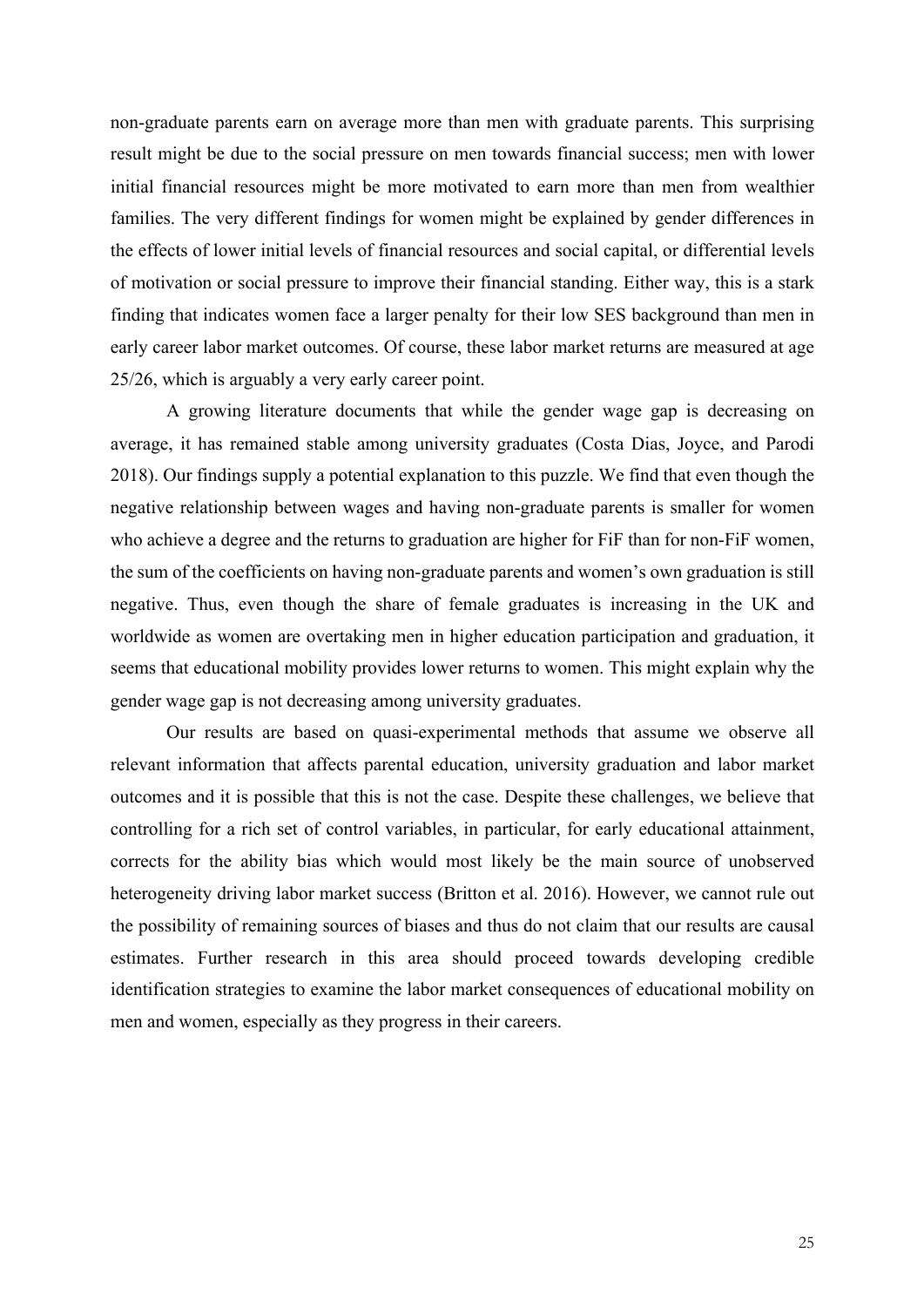## **References**

- Abadie, Alberto, Susan Athey, Guido W Imbens, and Jeffrey Wooldridge. 2017. 'When Should You Adjust Standard Errors for Clustering?' Working Paper 24003. Working Paper Series. National Bureau of Economic Research. https://doi.org/10.3386/w24003.
- Adamecz-Völgyi, Anna, Morag Henderson, and Nikki Shure. 2020a. 'Is "First in Family" a Good Indicator for Widening University Participation?' *Economics of Education Review*. https://doi.org/10.1016/j.econedurev.2020.102038.
	- -. 2020b. 'The Labor Market Returns to "First in Family" University Graduates'. IZA Discussion Papers. Institute of Labor Economics.
- Anders, Jake, and Morag Henderson. 2019. 'Socioeconomic Inequality and Student Outcomes in English Schools'. In *Socioeconomic Inequality and Student Outcomes - National Trends, Policies, and Practices.* Springer.
- Angrist, Joshua D., and Jörn-Steffen Pischke. 2008. *Mostly Harmless Econometrics: An Empiricist's Companion*. Princeton University Press.
- Arcidiacono, Peter, and Michael Lovenheim. 2016. 'Affirmative Action and the Quality-Fit Trade-Off'. *Journal of Economic Literature* 54 (1): 3–51. https://doi.org/10.1257/jel.54.1.3.
- Belfield, Chris, Jack Britton, Franz Buscha, Lorraine Dearden, Matt Dickson, Laura van der Erve, Luke Sibieta, Anna Vignoles, Ian Walker, and Yu Zhu. 2018. 'The Impact of Undergraduate Degrees on Early-Career Earnings'. 27 November 2018. https://www.ifs.org.uk/publications/13731.
- Bertrand, Marianne, Rema Hanna, and Sendhil Mullainathan. 2010. 'Affirmative Action in Education: Evidence from Engineering College Admissions in India'. *Journal of Public Economics* 94 (1–2): 16–29.
- Blanden, Jo, and Stephen Machin. 2004. 'Educational Inequality and the Expansion of UK Higher Education'. *Scottish Journal of Political Economy* 51 (2): 230–49.
- Blanden, Jo, and Lindsey Macmillan. 2016. 'Educational Inequality, Educational Expansion and Intergenerational Mobility'. *Journal of Social Policy* 45 (4): 589–614. https://doi.org/10.1017/S004727941600026X.
- Blinder, Alan S. 1973. 'Wage Discrimination: Reduced Form and Structural Estimates'. *The Journal of Human Resources* 8 (4): 436–55. https://doi.org/10.2307/144855.
- Blundell, Richard, Lorraine Dearden, and Barbara Sianesi. 2005. 'Evaluating the Effect of Education on Earnings: Models, Methods and Results from the National Child Development Survey'. *Journal of the Royal Statistical Society: Series A (Statistics in Society)* 168 (3): 473–512. https://doi.org/10.1111/j.1467-985X.2004.00360.x.
- Bratti, Massimiliano, Robin Naylor, and Jeremy Smith. 2005. 'Variations in the Wage Returns to a First Degree: Evidence from the British Cohort Study 1970'. SSRN Scholarly Paper ID 742327. Rochester, NY: Social Science Research Network. https://papers.ssrn.com/abstract=742327.
- Britton, Jack, Lorraine Dearden, Neil Shephard, and Anna Vignoles. 2016. 'How English Domiciled Graduate Earnings Vary with Gender, Institution Attended, Subject and Socio-Economic Background'. 13 April 2016. https://www.ifs.org.uk/publications/8233.
- Britton, Jack, Neil Shephard, and Anna Vignoles. 2015. 'Comparing Sample Survey Measures of English Earnings of Graduates with Administrative Data during the Great Recession'. Working Paper W15/28. IFS Working Papers. https://doi.org/10.1920/wp.ifs.2015.1528.
- Bukodi, Erzsébet, and John H. Goldthorpe. 2011. 'Class Origins, Education and Occupational Attainment in Britain'. *European Societies* 13 (3): 347–75. https://doi.org/10.1080/14616696.2011.568259.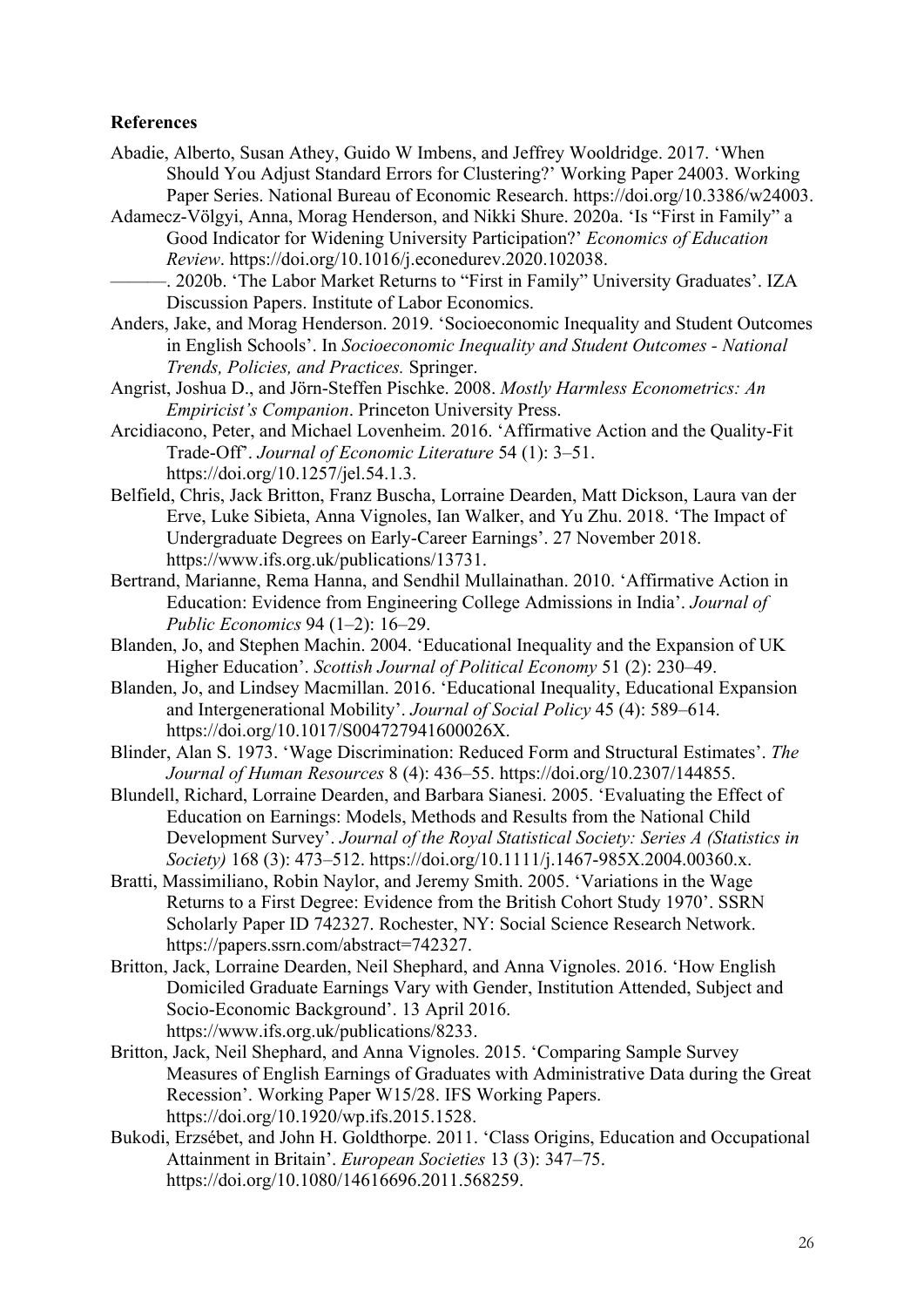- Card, David. 1999. 'Chapter 30 The Causal Effect of Education on Earnings'. In *Handbook of Labor Economics*, edited by Orley C. Ashenfelter and David Card, 3:1801–63. Elsevier. https://doi.org/10.1016/S1573-4463(99)03011-4.
- Centre for Longitudinal Studies. 2018. 'Next Steps Age 25 Survey: User Guide'. Centre for Longitudinal Studies. https://cls.ucl.ac.uk/wpcontent/uploads/2017/11/5545age\_25\_survey\_user\_guide-1.pdf.
- Chetty, Raj, John N Friedman, Emmanuel Saez, Nicholas Turner, and Danny Yagan. 2017. 'Mobility Report Cards: The Role of Colleges in Intergenerational Mobility'. Working Paper 23618. National Bureau of Economic Research. https://doi.org/10.3386/w23618.
- Chetty, Raj, Nathaniel Hendren, Patrick Kline, Emmanuel Saez, and Nicholas Turner. 2014. 'Is the United States Still a Land of Opportunity? Recent Trends in Intergenerational Mobility'. *American Economic Review* 104 (5): 141–47. https://doi.org/10.1257/aer.104.5.141.
- Chevalier, Arnaud, and Gavan Conlon. 2003. 'Does It Pay to Attend a Prestigious University?' SSRN Scholarly Paper ID 435300. Rochester, NY: Social Science Research Network. https://papers.ssrn.com/abstract=435300.
- Costa Dias, Monica, Robert Joyce, and Francesca Parodi. 2018. 'The Gender Pay Gap in the UK: Children and Experience in Work'. 5 February 2018. https://www.ifs.org.uk/publications/10356.
- Crawford, Claire, and Anna Vignoles. 2014. 'Heterogeneity in Graduate Earnings by Socio-Economic Background'. Working Paper W14/30. IFS Working Papers. https://doi.org/10.1920/wp.ifs.2014.1430.
- Department for Education. 2011. 'LSYPE User Guide to the Datasets: Wave 1 to Wave 7'. http://doc.ukdataservice.ac.uk/doc/5545/mrdoc/pdf/5545lsype\_user\_guide\_wave\_1\_to wave 7.pdf.
- Dickson, Matt. 2013. 'The Causal Effect of Education on Wages Revisited\*'. *Oxford Bulletin of Economics and Statistics* 75 (4): 477–98. https://doi.org/10.1111/j.1468- 0084.2012.00708.x.
- Dolton, Peter, and Anna Vignoles. 2000. 'The Incidence and Effects of Overeducation in the U.K. Graduate Labour Market'. *Economics of Education Review* 19 (2): 179–98. https://doi.org/10.1016/S0272-7757(97)00036-8.
- Gorard, Stephen, and Emma Smith. 2006. 'Beyond the "Learning Society": What Have We Learnt from Widening Participation Research?' *International Journal of Lifelong Education* 25 (6). https://www.tandfonline.com/doi/abs/10.1080/02601370600989269.
- Green, Francis, Stephen Machin, Richard Murphy, and Yu Zhu. 2012. 'The Changing Economic Advantage from Private Schools'. *Economica* 79 (316): 658–79. https://doi.org/10.1111/j.1468-0335.2011.00908.x.
- Hainmueller, Jens. 2011. 'Entropy Balancing for Causal Effects: A Multivariate Reweighting Method to Produce Balanced Samples in Observational Studies'. SSRN Scholarly Paper ID 1904869. Rochester, NY: Social Science Research Network. https://papers.ssrn.com/abstract=1904869.
- Harvey, Raymond A., Jennifer D. Hayden, Pravin S. Kamble, Jonathan R. Bouchard, and Joanna C. Huang. 2017. 'A Comparison of Entropy Balance and Probability Weighting Methods to Generalize Observational Cohorts to a Population: A Simulation and Empirical Example'. *Pharmacoepidemiology and Drug Safety* 26 (4): 368–77. https://doi.org/10.1002/pds.4121.
- Heckman, James J. 1979. 'Sample Selection Bias as a Specification Error'. *Econometrica* 47 (1): 153–61. https://doi.org/10.2307/1912352.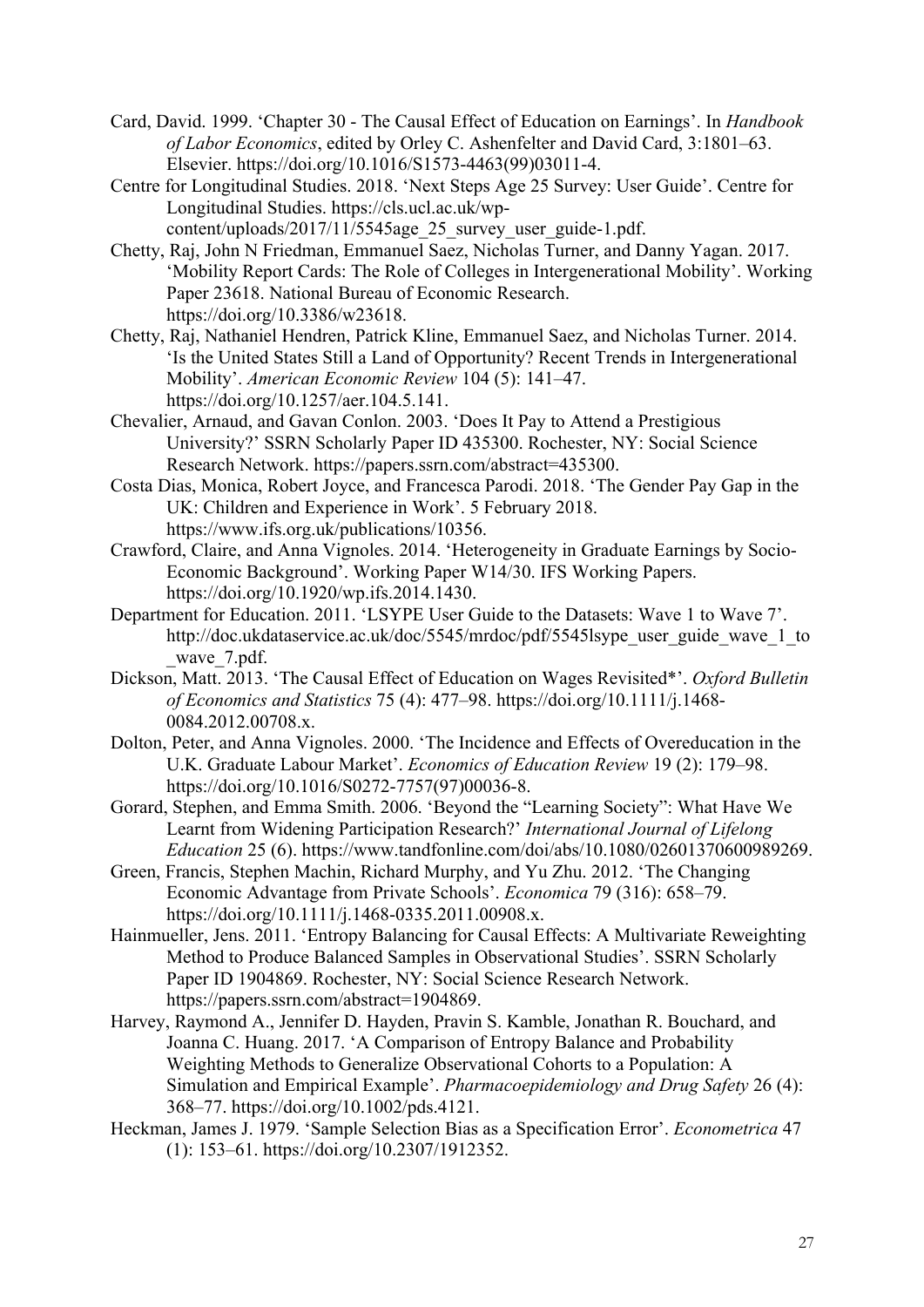- Henderson, Morag, Nikki Shure, and Anna Adamecz-Völgyi. 2020. 'Moving on up: "First in Family" University Graduates in England'. *Oxford Review of Education*. https://doi.org/10.1080/03054985.2020.1784714.
- Holzer, Harry, and David Neumark. 2000. 'Assessing Affirmative Action'. *Journal of Economic Literature* 38 (3): 483–568. https://doi.org/10.1257/jel.38.3.483.
- Lefcourt, Herbert M. 1991. 'Locus of Control'. In *Measures of Personality and Social Psychological Attitudes*, 413–99. Elsevier. https://doi.org/10.1016/B978-0-12-590241-  $0.50013 - 7.$
- Macmillan, Lindsey, Claire Tyler, and Anna Vignoles. 2015. 'Who Gets the Top Jobs? The Role of Family Background and Networks in Recent Graduates' Access to High-Status Professions'. *Journal of Social Policy* 44 (3): 487–515. https://doi.org/10.1017/S0047279414000634.
- Manzoni, Anna, and Jessi Streib. 2019. 'The Equalizing Power of a College Degree for First-Generation College Students: Disparities Across Institutions, Majors, and Achievement Levels'. *Research in Higher Education*, no. 60: 577–605.
- Nunez, Anne-Marie, and Stephanie Cuccaro-Alamin. 1998. 'First-Generation Students: Undergraduates Whose Parents Never Enrolled in Postsecondary Education'. Statistical Analysis Report. National Center for Education Statistics. https://www.researchgate.net/publication/242182970\_Students\_Whose\_Parents\_Did Not Go to College Postsecondary Access Persistence and Attainment.
- Oaxaca, Ronald. 1973. 'Male-Female Wage Differentials in Urban Labor Markets'. *International Economic Review* 14 (3): 693–709. https://doi.org/10.2307/2525981.
- Office For National Statistics, Social Survey Division. 2019. 'Annual Population Survey, July 2015 - June 2016'. UK Data Service. https://doi.org/10.5255/UKDA-SN-8054-5.
- Oreopoulos, Philip, and Uros Petronijevic. 2013. 'Making College Worth It: A Review of Research on the Returns to Higher Education'. Working Paper 19053. National Bureau of Economic Research. https://doi.org/10.3386/w19053.
- Roberts, Nerys. 2018. 'The School Curriculum in England'. House of Commond Library Briefing Paper 06798.

http://researchbriefings.files.parliament.uk/documents/SN06798/SN06798.pdf.

- Thomas, Scott L., and Liang Zhang. 2005. 'Post-Baccalaureate Wage Growth within Four Years of Graduation: The Effects of College Quality and College Major'. *Research in Higher Education* 46 (4): 437–59. https://doi.org/10.1007/s11162-005-2969-y.
- Wakeling, Paul, and Chris Kyriacou. 2010. 'WIDENING PARTICIPATION FROM UNDERGRADUATE TO POSTGRADUATE RESEARCH DEGREES', 104.
- Walker, Ian, and Yu Zhu. 2011. 'Differences by Degree: Evidence of the Net Financial Rates of Return to Undergraduate Study for England and Wales'. *Economics of Education Review* 30 (6): 1177–86. https://doi.org/10.1016/j.econedurev.2011.01.002.
- Wyness, Gill. 2010. 'Policy Changes in UK Higher Education Funding, 1963-2009'. 10–15. DoQSS Working Papers. Department of Quantitative Social Science - UCL Institute of Education, University College London.
	- https://ideas.repec.org/p/qss/dqsswp/1015.html.
- Zhao, Qingyuan, and Daniel Percival. 2017. 'Entropy Balancing Is Doubly Robust'. *Journal of Causal Inference* 5 (1). https://doi.org/10.1515/jci-2016-0010.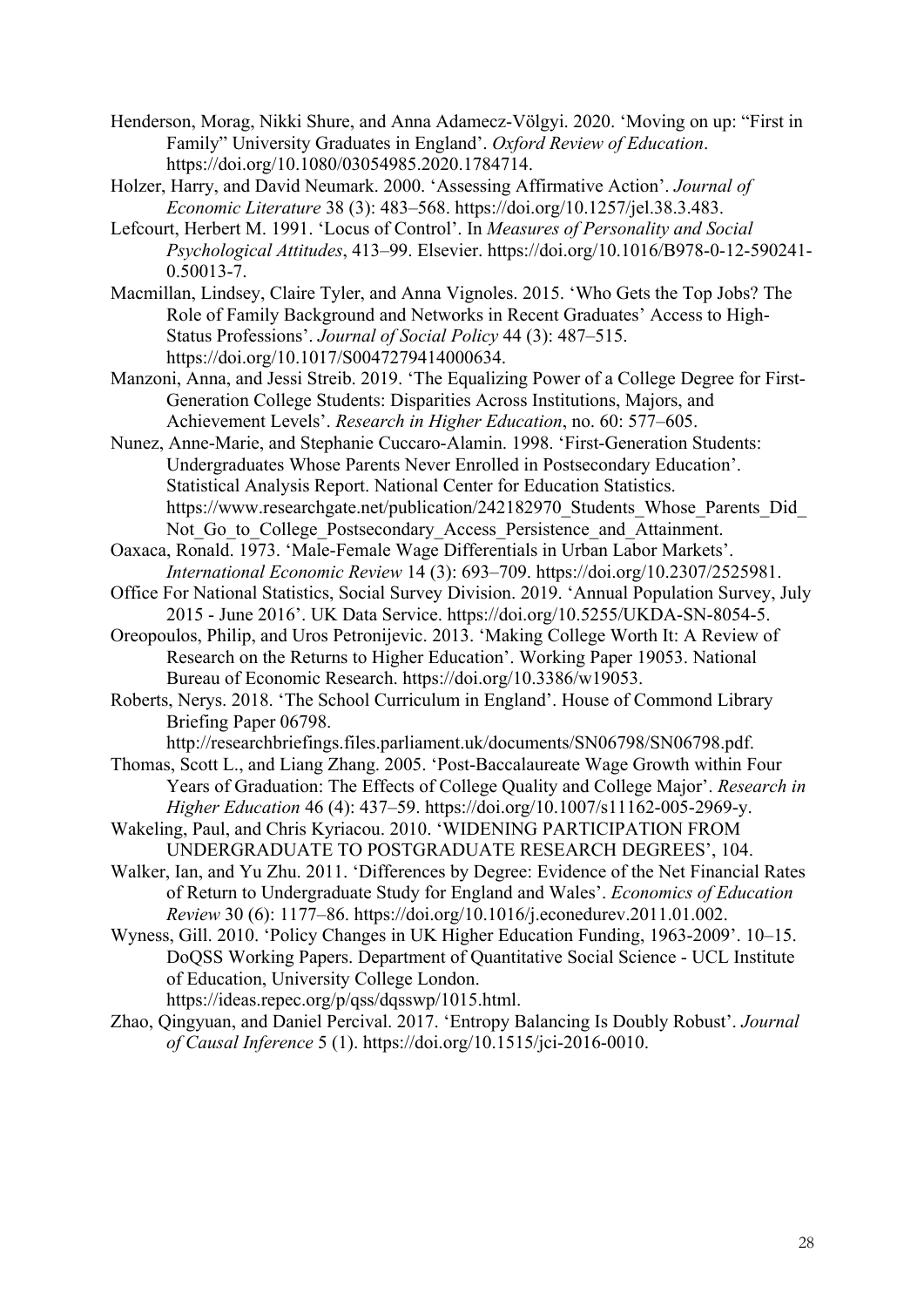## **Appendix A**

#### **Robustness checks to the main results**

#### **1. Selection to employment and reporting wage**

As previously mentioned, 81% of the sample is employed at the time of the data collection and of these individuals, 82% report wages. Thus, individuals might be selected not just in terms of parental education (which has been addressed by EB balancing, conditional on the unconfoundedness assumption), but they may also be selected in terms of their probability of working and reporting wage data. To see whether taking this further potential selection mechanism into account eliminates our earlier results on the FiF penalty estimated on the graduate sample, we use two-stage Heckman-type selection models (Heckman 1979) to control for the individual heterogeneity in terms of the probability of employment and reporting wages across the sample.

In the first stage, we estimate a probit model to predict the probability of employment and reporting wage data. While we cannot exploit an instrumental variable in this selection model and we have to rely on the same control variables that we used before, we believe that the fact that these models are estimated on the full sample (as opposed to the subsample of those who were employed and reported wage, that we used before), we still exploit additional information. In the second stage, we predict the individual-level inverse Mills ratios of the individuals and add them to our main specification as a further control variable. The inverse Mills ratio is the ratio of the probability density function (pdf) to the cumulative distribution function (cdf) of a given distribution. In our case, it captures the relative probability of each individual to be employed and report wage, compared to the cumulative probability of the individual's decision. See the estimated selection model in Adamecz-Völgyi, Henderson, and Shure 2020b, Table C1 in Appendix C.

In Table A 1, we add the inverse Mills ratios from the selection equation on top of the same control variables that we have used before: whether the individual belongs to the sample boost added to the survey in Wave 4; age measured in months as a continuous variable; ethnicity (White); fixed effects for the region of school at age 13/14; mother's and father's age, mother's and father's social class, number of siblings in 2004; FSM eligibility at age 15/16; early educational attainment: math and reading Key Stage 2 test scores in quintiles, measured at age 11; educational progression: capped linear GCSE score quintiles at age 16.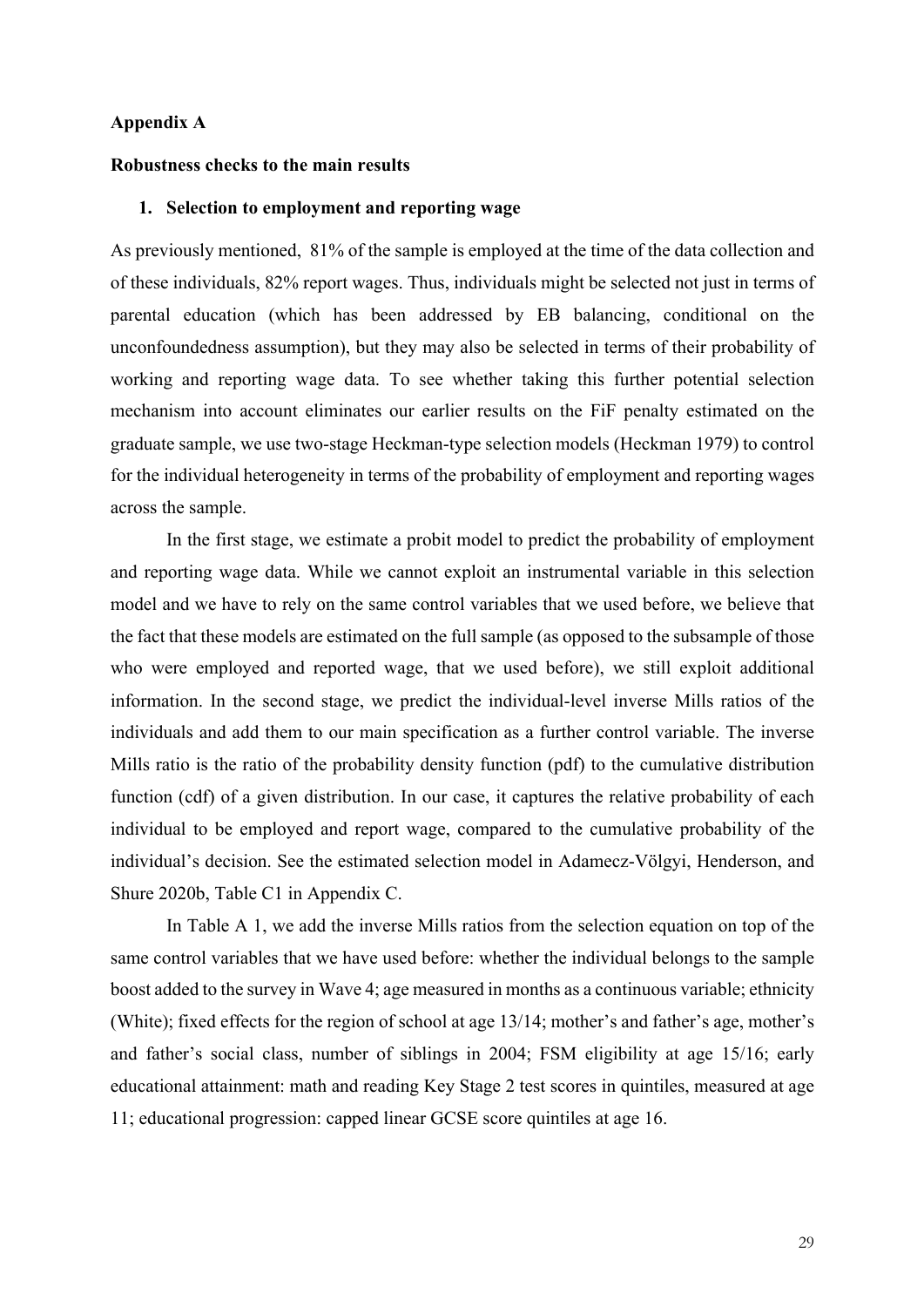|                              | Men                                     | Women      |
|------------------------------|-----------------------------------------|------------|
| FiF                          | 0.029                                   | $-0.124**$ |
|                              | (0.063)                                 | (0.056)    |
| Constant                     | $-0.845$                                | $3.174*$   |
|                              | (1.398)                                 | (1.684)    |
| No. of observations          | 866                                     | 1,172      |
|                              | Control variables and entropy weighting |            |
| Sample boost in Wave 4       | Yes                                     | Yes        |
| Demographics and family      | Yes                                     | Yes        |
| background                   |                                         |            |
| Early educational attainment | Yes                                     | Yes        |
| and educational progression  |                                         |            |
| Entropy balancing weights    | Yes                                     | Yes        |
| Selection to employment and  | Yes                                     | Yes        |
| reporting wage               |                                         |            |

**Table A 1: The effect of FiF on log hourly wages (entropy-balanced selection model)**

Sample of university graduates. Coefficients are in log points and may be transformed to percentages through the following transformation:  $100^*(e^{beta} - 1)$ , where beta is the estimated coefficient. The entropy and the selection models are weighted using Wave 8 weights, the outcome models are weighted using entropy-balanced weights. Robust standard errors clustered by sampling school are in parentheses. \*\*\*  $p \le 0.01$ , \*\*  $p \le 0.05$ , \*  $p \le 0.1$ . Control variables: Sample boost: whether the individual belongs to the sample boost added to the survey in Wave 4. Demographics and family background: age measured in months in 2015 as a continuous variable; ethnicity (White); region at age 13; mother's and father's age, mother's and father's social class, number of siblings, FSM eligibility. Early educational attainment: math and reading Key Stage 2 test scores in quintiles measured at age 11. Educational progression: capped linear GCSE score quintiles at age 16. Due to missing information on parental education, six male and nine female individuals were dropped from the sample. The missing values of all other explanatory variables are controlled for using missing flags. The inverse Mills ratios of selection to employment and reporting wage have been estimated by separate probit models. Source: University College London, UCL Institute of Education, Centre for Longitudinal Studies. (2018). Next Steps: Sweeps 1-8, 2004-2016: Secure Access. DOI: 10.5255/UKDA-SN-7104-4

Among men, controlling for selection to employment and reporting wage produces a small and insignificant coefficient on FiF, just as earlier (Table A 1). Among women, controlling for selection to employment and reporting wage slightly increases the magnitude of the estimated relationship from the earlier -0.087 (Model 4, Table 3) to -0.124 log points (Table A 1); however, in a statistical sense the two estimates are not different from each other (H0: -0.087)  $(0.047) = -0.124(0.056)$ , t-test p=0.6128). These results suggest that unobserved selection to employment and reporting wages do not drive our main results.

## **2. Handling missing values of first in family**

Information on parental education, the key variable to identify FiF individuals, is missing for 43 observations in the total sample (Table 1 in Section 2); however, the number of missing observations is lower if we look at only graduates in our main analytical sample (18 observations) or graduates who reported wages (15 observations). While we apply missing flags in our models in the case of all other explanatory variables, these observations were excluded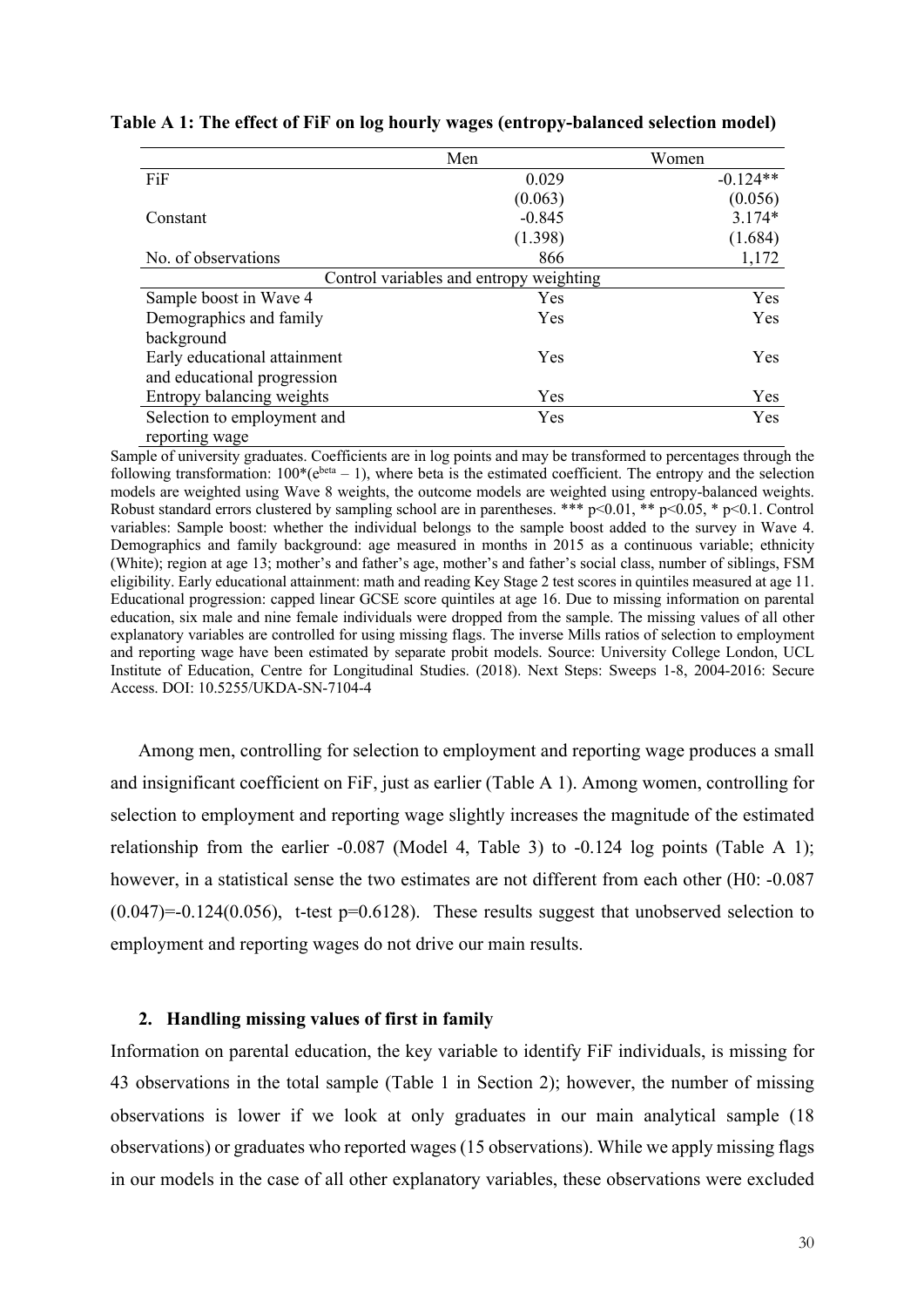from the estimation of the FiF penalty on the sample of graduates (Table 2 in subsection 4.1). In this section we provide a robustness check to show that non-random missingness does not drive our main results.

We re-estimate our main results on the FiF penalty in two hypothetical scenarios. In the first scenario, we assign FiF=0, while in the second, we assign FiF=1 to all observations with missing parental graduation information. Among men, we find that if all men with missing information were children of non-graduates (FiF=0), the effect of FiF on wages would become significant and positive, while if all missing observations would belong to the FiF group (FiF=1), the results would be close to zero as before (Table A 2). Among women, our earlier results do not change in either of the hypothetical scenarios.

|                            | Probability of    |                     | Log hourly wage, |                  |  |
|----------------------------|-------------------|---------------------|------------------|------------------|--|
|                            |                   | employment, entropy |                  | entropy balanced |  |
|                            | balanced models   |                     | models           |                  |  |
|                            | Men               |                     |                  |                  |  |
|                            | $FiF=0$           | $FiF=1$             | $FiF=0$          | $FiF=1$          |  |
| First in family            | 0.034             | 0.005               | $0.060*$         | $-0.026$         |  |
|                            | (0.036)           | (0.034)             | (0.035)          | (0.034)          |  |
| Constant                   | 0.930             | 0.690               | 0.183            | $-0.419$         |  |
|                            | (1.088)           | (1.119)             | (1.356)          | (1.235)          |  |
| No. of observations        | 1,155             | 1,155               | 872              | 872              |  |
| No. of observations        | 8                 | 8                   | 6                | 6                |  |
| with missing FiF           |                   |                     |                  |                  |  |
|                            | Women             |                     |                  |                  |  |
| First in family            | $-0.007$          | $-0.001$            | $-0.112**$       | $-0.107**$       |  |
|                            | (0.023)           | (0.023)             | (0.047)          | (0.047)          |  |
| Constant                   | 0.537             | 0.480               | 0.496            | 0.525            |  |
|                            | (0.951)           | (0.953)             | (1.264)          | (1.254)          |  |
|                            |                   |                     |                  |                  |  |
| No. of observations        | 1,534             | 1,534               | 1,181            | 1,181            |  |
| No. of observations        | 10                | 10                  | 9                | 9                |  |
| with missing FiF           |                   |                     |                  |                  |  |
|                            | Control variables |                     |                  |                  |  |
| Sample boost in Wave 4     | Yes               | Yes                 | Yes              | Yes              |  |
| Demographics and family    | Yes               | Yes                 | Yes              | Yes              |  |
| background                 |                   |                     |                  |                  |  |
| Early educational          | Yes               | Yes                 | Yes              | Yes              |  |
| attainment and educational |                   |                     |                  |                  |  |
| progression                |                   |                     |                  |                  |  |
| Entropy balancing weights  | Yes               | Yes                 | Yes              | Yes              |  |

**Table A 2: Robustness check addressing missing values of FiF** 

Sample of university graduates. All coefficients in the wage models are in log points and may be transformed to percentages through the following transformation:  $100*(e^{beta} - 1)$ , where beta is the estimated coefficient. The entropy and the selection models are weighted using Wave 8 weights, the outcome models are weighted using entropy-balanced weights. Robust standard errors clustered by sampling school are in parentheses. \*\*\* p<0.01, \*\*